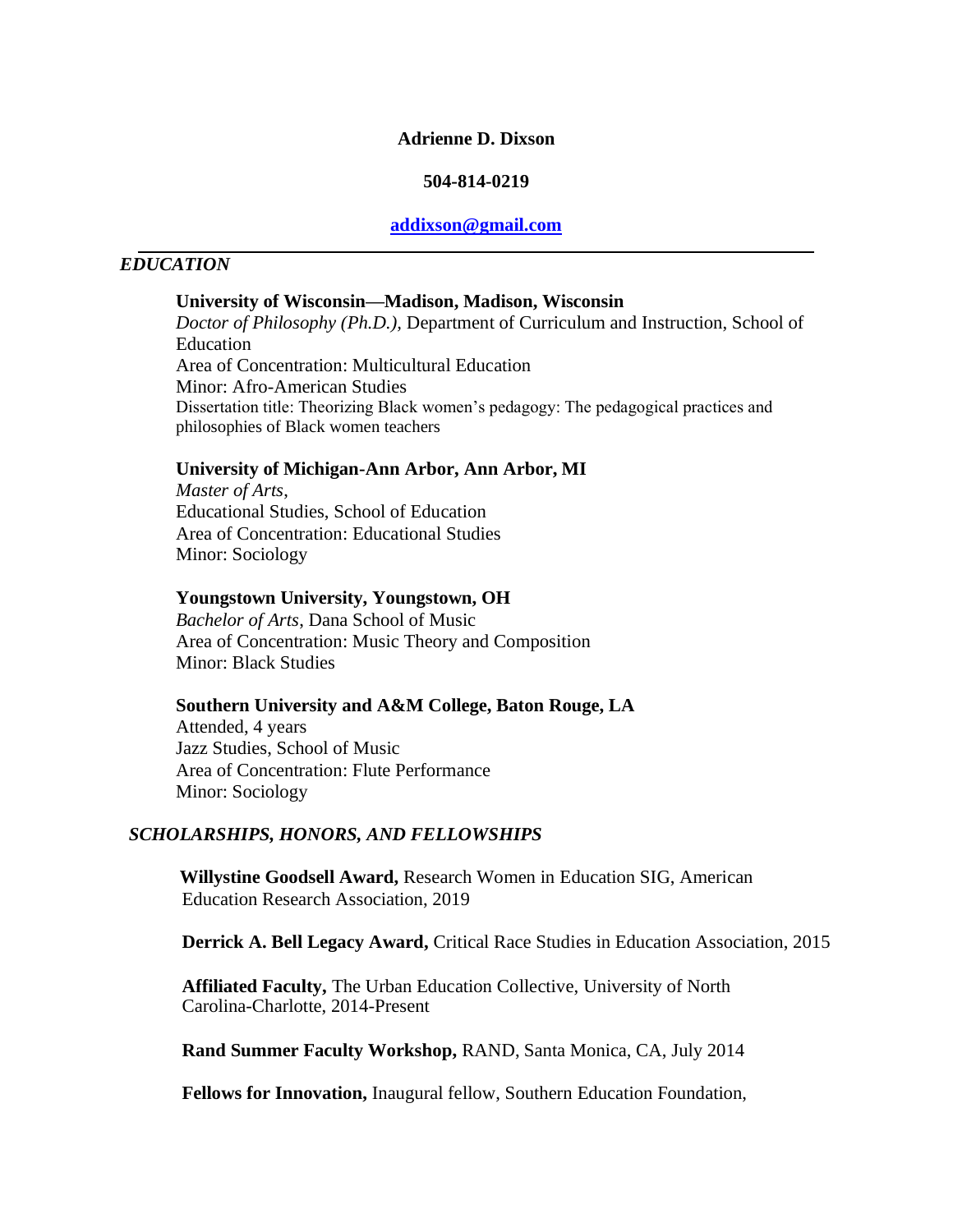Atlanta, Ga, 2013-2016

**Outstanding Recent Graduate,** School of Education, University of Wisconsin-Madison, 2012

**Fire and Focus Award, Exemplary Teaching,** Office of Outreach and Engagement, The Ohio State University, 2009

**Early Career Research Award,** Division K, American Educational Research Association, 2009

**Ford Foundation Post-Doctoral Fellowship,** Honorable Mention, 2008

**Social Context of Education Research Fellow**, Division G, American Educational Research Association (2007-2010)

**Spencer Foundation Research Training Fellow**, University of Wisconsin-Madison, (1998-2002).

**Holmes Scholar,** University of Wisconsin-Madison, School of Education (2000-2002).

## *Professional organizations*

Delta Sigma Theta Sorority, Inc. Lifetime Membership

## *Public Engagement*

Host, *#NOLAed: Education for liberation***, WBOK 1230AM,** New Orleans, LA, September 2017-Present.

## *UNIVERSITY AND RESEARCH APPOINTMENTS*

#### **University of Illinois at Urbana-Champaign,** 2011-Present (On leave, 2015-2016)

*Professor*, College of Education, Department of Education Policy, Organization and Leadership, Critical Race Theory and Education (Associate Professor, 2011-2017; promoted to Full Professor, July 2017)

- *Associate Professor*, College of Education, Department of Education Policy, Organization and Leadership, Critical Race Theory and Education
- Interim Director, Center for Education in Small Urban Communities (1/2013-8/2013)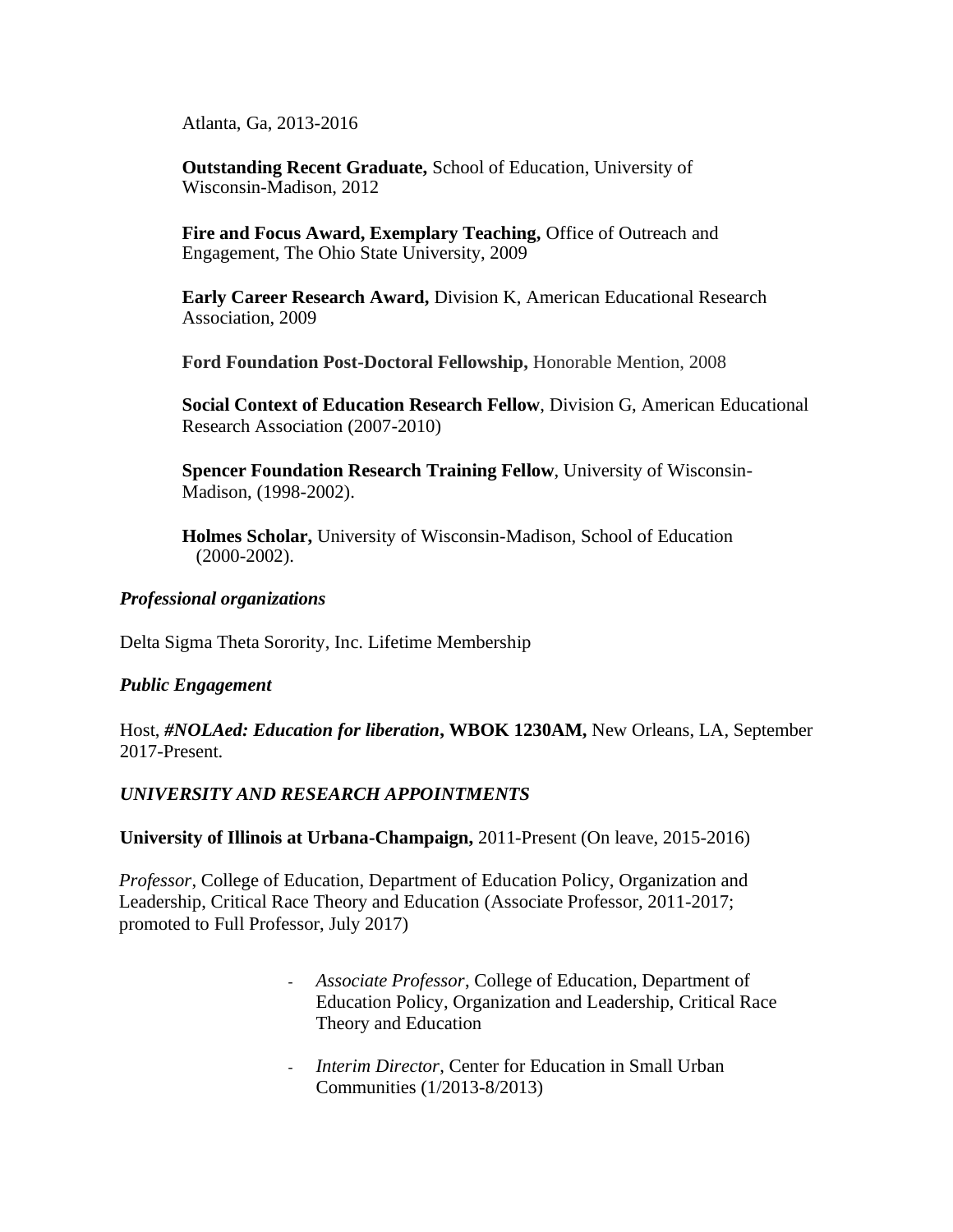- *Affiliate Faculty*, Department of Gender and Women's Studies

**The Ohio State University,** Columbus, OH, 2004 to 2011

- *Associate Professor*, School of Teaching and Learning, College of Education, Multicultural and Equity Studies in Education (Assistant Professor, 2004-2009; tenured and promoted in 2009)
- *Affiliate Faculty,* Department of Comparative Studies, College of Humanities
- *Affiliate Faculty,* Department of Women's Studies, College of **Humanities**
- *Associate Faculty*, Department of African American and African Studies, College of Humanities
- *Affiliate Faculty,* John Glenn School of Public Affairs
- *Affiliate Faculty,* Kirwan Institute for Race and Ethnicity

**Dillard University,** New Orleans, LA, Fall 2012, Spring 2014, Fall 2014

- *Visiting Professor,* African World Studies

**Tulane University,** New Orleans, LA, Autumn 2008

- *Visiting Professor*, African and African Diaspora Studies

**Breadloaf School of English,** Middlebury, VT, Summer 2008, 2009

- *Faculty*, Teaching of Writing

**North Carolina State University**, Raleigh, NC 2002-2004

- *Assistant Professor,* Middle Grades and Social Studies Education, Department of Curriculum and Instruction, College of Education

## *OTHER PROFESSIONAL APPOINTMENTS [SELECTED]*

**Teach For America,** New York, NY

- *Vice-President,* Culturally Relevant Pedagogy, (June 2015- April 2016)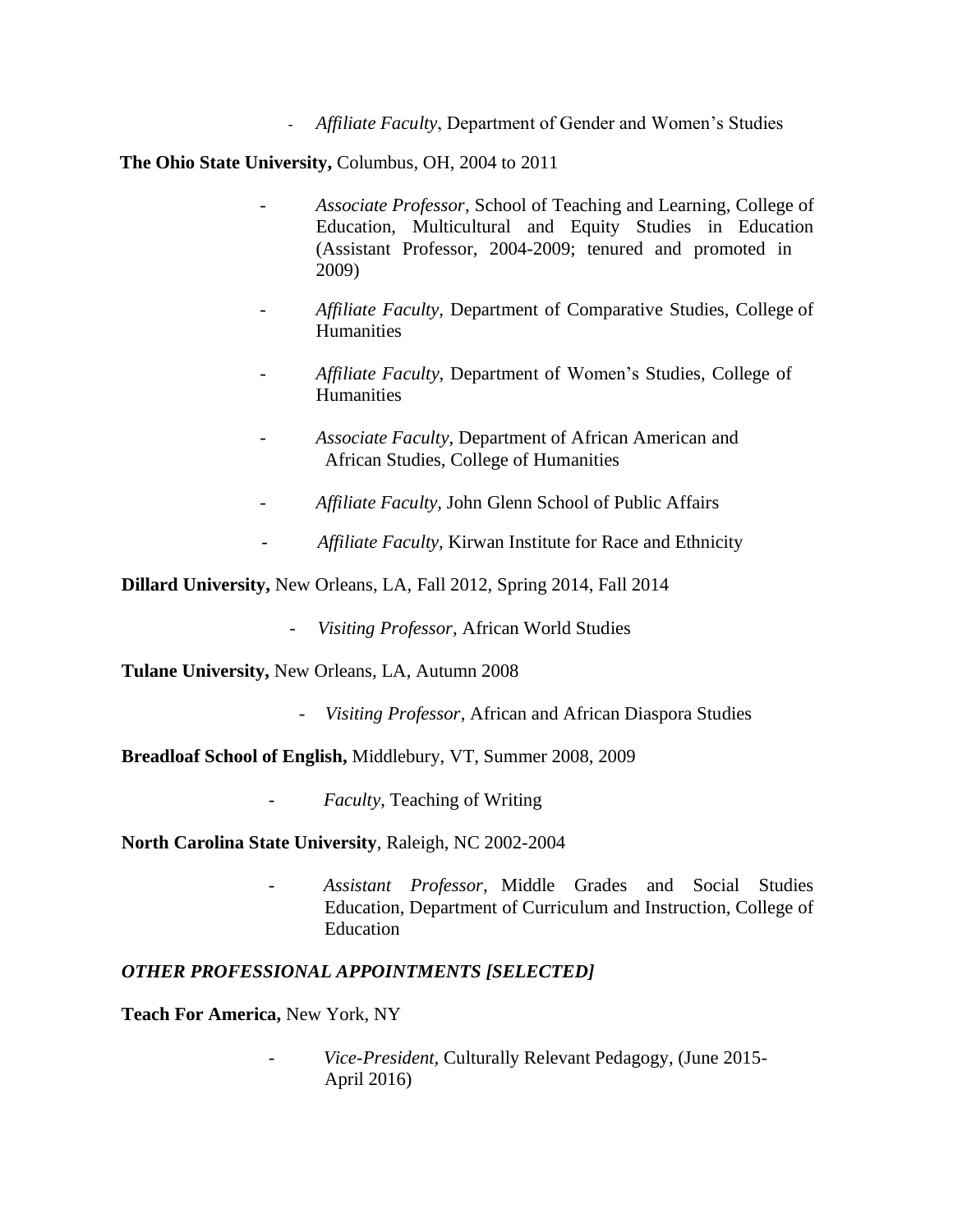- *Senior Managing Director*, Culturally Relevant Pedagogy (November 2014-May 2015)

## **New Orleans Public School District,** New Orleans, LA

- *Sixth Grade Teacher*, Charles E. Gayarre Elementary School (1991-1995)
- *6 th Grade Chairperson,* Charles E. Gayarre Elementary School, (1992-1993)
- *Upper Division Chairperson,* Charles E. Gayarre Elementary School, (1993-1995)
- Teach For America, Corps Member, 1991-1993

## *RESEARCH AND DEVELOPMENT SUPPORT*

**#NOLAed: Education for liberation,** July 2019-July 2020. Dixson, A.D. PI, Spencer Foundation, Discretionary Grant. \$50,000 (funded).

**EAGER: STEM NOLA: An Exploration of an Urban Community-Based STEM Learning Model,** July 2019-July 2021. Dixson, A.D., P.I., Rogers, M.L, Dodo-Seriki, V. National Science Foundation, \$300,000, (funded).

**Critical race theory in a global context,** August 2014. European Union Center, University of Illinois at Urbana-Champaign, \$3000.

**A Condition or a process?: Researching race in education,** September 2013. American Education Research Association, Research Conference Grant, \$35,000, (funded).

**Reading the code: Genetic literacy across the middle school curriculum.** 2011-2012.Trundle, K.C, Co-PI, **Dixson, A.D., Co-PI**, Erchick, D., Co-PI, Voithofer, R. Project Coordinator. Battelle, \$59,292 (funded).

**Physical activity policies and opportunity for Hispanic adolescents in secondary school environments in Puerto Rico.** 2010-2011. Vigo-Valentin, A. PI, Hodge, S., Co- PI, **Dixson, A.D.,** Evaluator, Hersman, B. Evaluator. Active Living Research, Robert Wood Johnson Foundation, New Connections Award, \$87,000 (funded).

**Do you know what it means to miss New Orleans?: Rebuilding public education in post-Katrina New Orleans**, 2008-09, 2010-2011, Critical Difference for Women Professional Development Grant, The Ohio State University, \$1,000 (funded).

**Do you know what it means to miss New Orleans?: Rebuilding public education in post-Katrina New Orleans**, 2008-09, Kirwan Institute on Race and Ethnicity, Small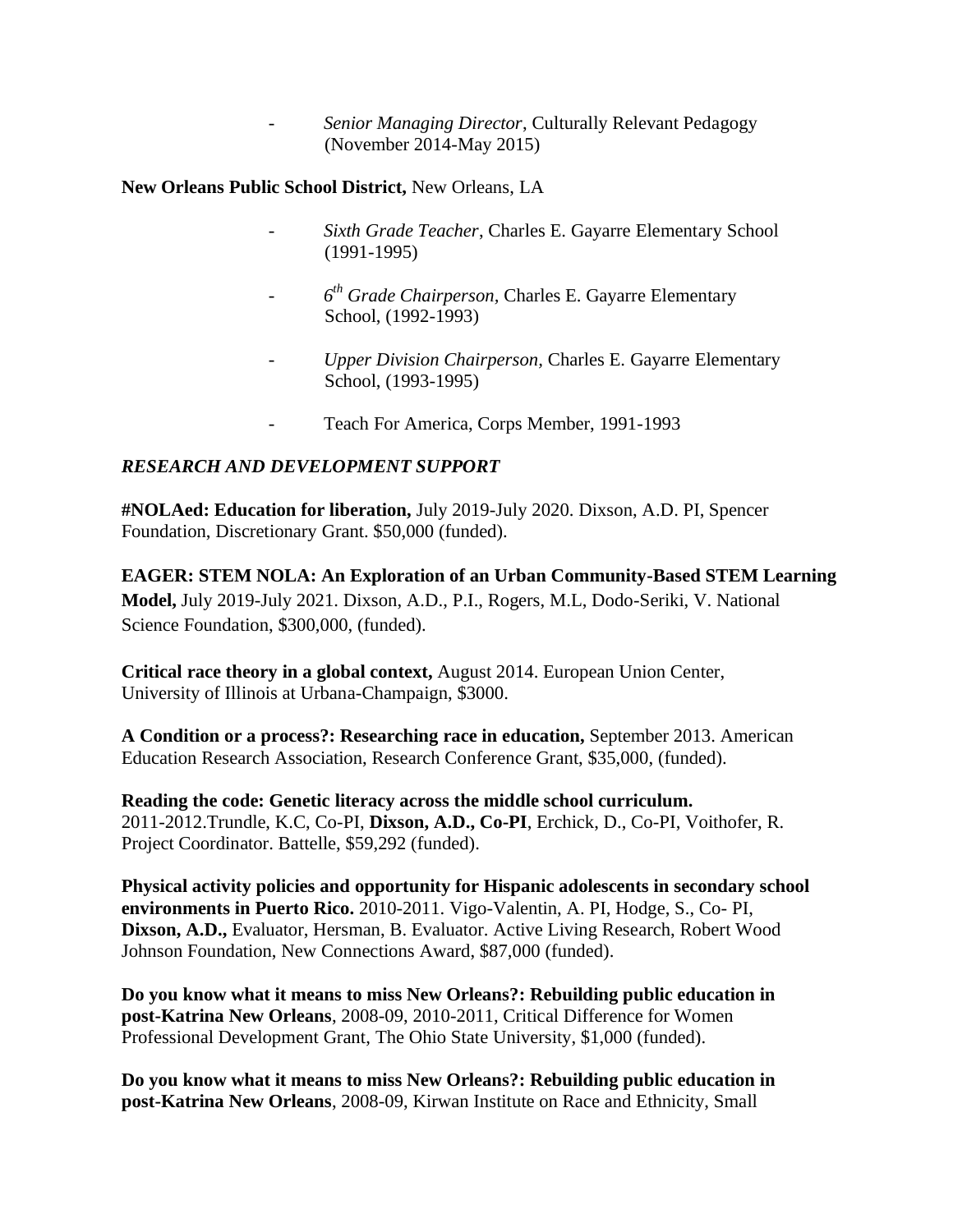Grant, The Ohio State University, \$5,000 (funded).

**Middle School or Bust!: Urban Students' Perceptions of Middle School, Principal Investigator**, 2006. Kirwan Institute on Race and Ethnicity, Small Grant, The Ohio State University, \$500.00 (funded).

**Middle School or Bust!: Urban Students' Perceptions of Middle School**, Principal Investigator, 2005. P-12 Project, Special Projects Grant**,** The Ohio State University, \$15,000 (funded).

## *PUBLICATIONS*

a. Books and Special Issues edited

**Dixson, A.D.** & Rousseau, C.K. (2005). Guest editors, special issue on Critical race theory and education, *Race, Ethnicity and Education*, *8(1).*

**Dixson, A.D.,** Chapman, T.K., Hill, D., (2005) Guest editors, special issue on Portraiture, *Qualitative Inquiry*, *11(1).*

**Dixson, A.D. &** Dingus, J.E. (2006). Guest Editors, *Mid-Western Educational Researcher*, *19*(2).

**Dixson, A.D.** & Rousseau, C. K. (Eds.) (2006/2016) *Critical race theory in education: All God's children got a song*. New York, NY: Taylor and Francis Publishers.

**Dixson, A.D.,** Donnor, J.K. & Anderson, C.K**.** (2011). Guest editors, special issue on *Parents Involved in Community Schools vs. Seattle School District*. *Teachers College Record*.

Hopson, R.K. & **Dixson, A.D.** (2011). Guest editors, special issue on race and ethnography. *Ethnography and Education*, *6(1)*.

Hopson, R. & **Dixson, A.D.** (Eds.) (2013). *Race, ethnography and education*. New York, NY: Routledge-Falmer Press.

Donner, J.K., & **Dixson, A.D.** (Eds.) (2013). *The Resegregation of Schools: Education and Race in the Twenty-First Century*. New York, NY: Routledge.

Lynn, M. & **Dixson, A.D.** (Eds.) (2013). *Handbook of Critical Race Theory in Education*. New York, NY: Routledge-Falmer Press.

Dixson, A.D., (Ed.), (2014). *Researching Race in Education: Policy, Practice*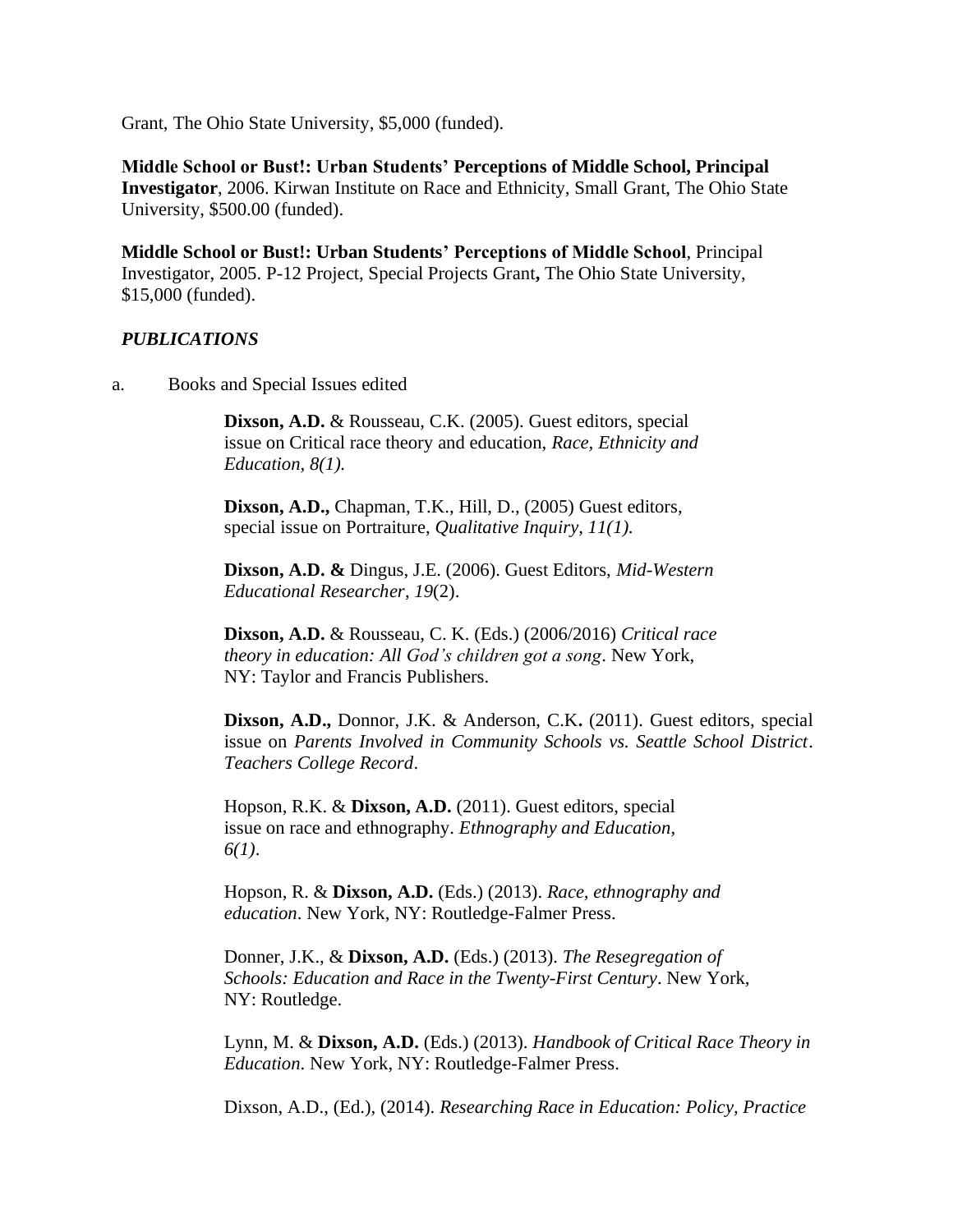*and Qualitative Research.* Charlotte, NC: Information Age Publishing.

Dixson, A.D., Gillborn, D. Ladson-Billings, G.J., Parker, L.J., Rollock, N. & Warmington, P. (Eds). (Accepted 2015). *Critical race theory in education: Major works.* Oxfordshire, UK: Routledge.

Dixson, A.D., Ladson-Billings, G.J., Anderson, J.A., Trent, W.T., Suarez, C.E. (Eds). (Accepted 2018). *A condition or a process?: Researching race in education*. Washington, DC: American Education Research Association Press.

**Dixson, A.D.**, M., Donnor, J.K. & Reynolds, R. (2015). Guest editors, special issue. Is the post-racial still racial?: Understanding the relationship between race and education. *NSSE Yearbook, 114,(2).*

Donnor, J.K., **Dixson, A.D.,** Anderson, C.R. (2016). Guest Editors, special issue on Critical race theory and education. Sankofa: Looking back to move forward in critical race theory and education. *Urban Education*, *51(4)*.

Dumas, M.J., **Dixson, A.D.,** Mayorga, E. (2016). Guest editors, special issue on the cultural politics of race in education. *Educational Policy*, *30(1)*

**Dixson, A.D**, Gillborn, D., Ladson-Billings, G.J. Rollock, N., Warmington, P. (2018). *Critical race theory in education: Major themes in education.* London, UK: Routledge

**Dixson, A.D.,** Ladson-Billings, G.J., Trent, W., Suarez, C.E., Anderson, J.D., Eds. (In press). *Condition or a process: Researching Race and Education.* Washington, DC: AERA Publications.

Lynn, M., & **Dixson, A.,** Eds. (In preparation ). Handbook of Critical Race Theory in Education. (Second Ed pp. 384). New York, NY, USA: Routledge-Falmer Press

i. Chapters in books

Dixson, A.D. (2006). What's race got to do with it?: Race, racial identity development and teacher preparation. In H.R. Milner & E.W. Ross (Eds.). *Race, ethnicity, and education (Vol. 4): Racial identity in education*, (pp. 19-36). Westport, CT: Praeger.

Dillard, C.B. & Dixson, A.D. (2006). Affirming the will and the way of the ancestors: Black feminist consciousness and the search for 'good'[ness] in qualitative science. In N. Denzin and M. Giardina (Eds.), *Qualitative inquiry and the conservative challenge: Confronting methodological fundamentalism*, (pp. 227-254). Walnut Creek, CA: Left Coast Press.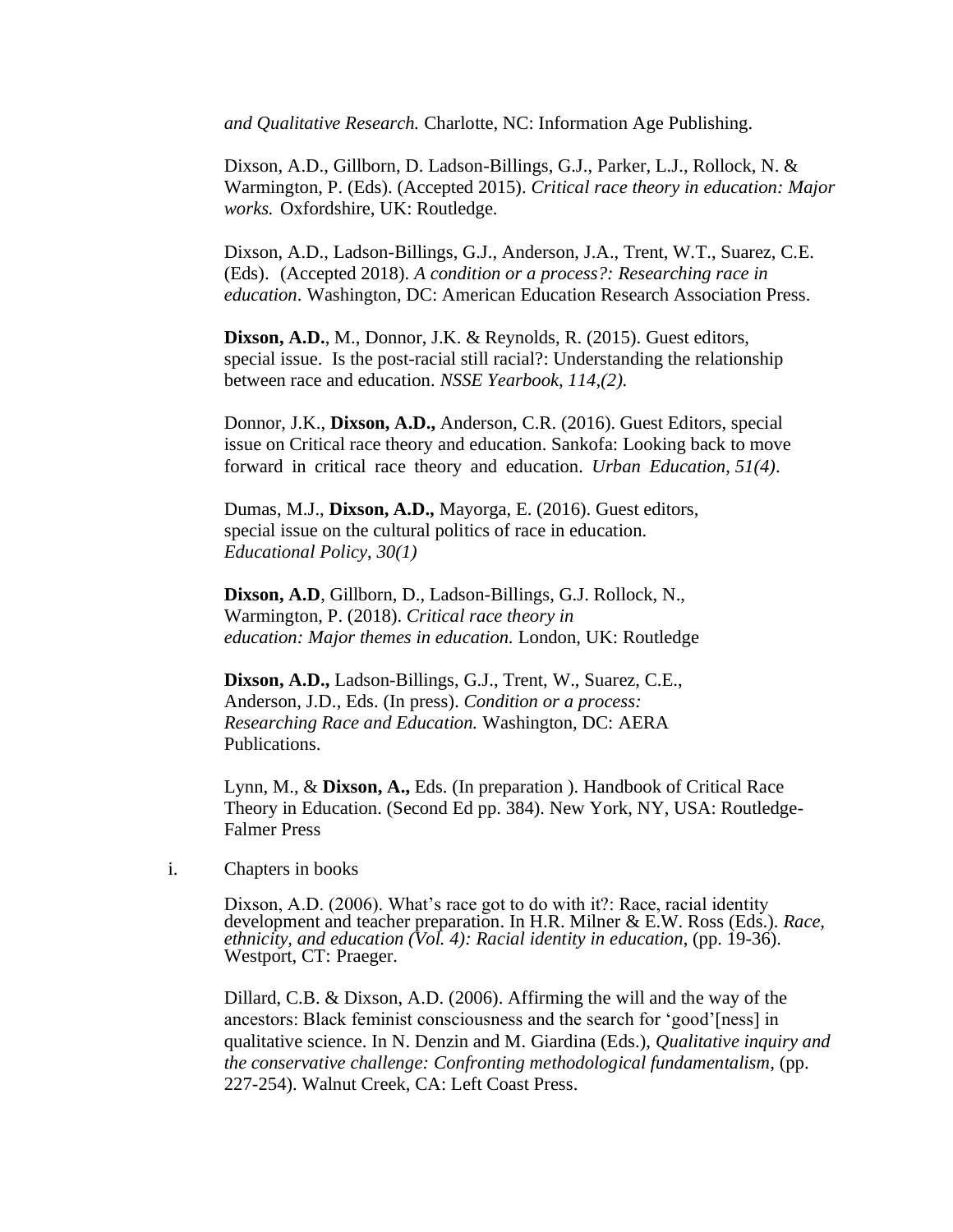**Dixson, A.D.** & Bloome, D. (2007). Jazz, critical race theories and the discourse analysis of literacy events in classrooms. In C. Clark and M. V. Blackburn, (Eds.), *Working with/in the Local: New Directions in Literacy Research for Political Action and Social Change*, (pp. 29-52). New York, NY: Peter Lang Publishing, Inc.

Dixson, A.D. (2008). "Taming the beast": Race, discourse and identity in a middle school classroom. In S. Greene, (Ed.), *Literacy as a civil right: Reclaiming social justice in literacy teaching and learning,* (pp. 125-150).Peter Lang Publishers.

**Dixson, A.D.** & Fasching-Varner, K. (2008). This is how we do it: Helping teachers understand culturally relevant pedagogy in diverse classrooms. In C. Compton-Lily, (Ed), *Breaking the Silence: Recognizing and valuing the social and cultural*, (pp.109-124). Newark, DE: International Reading Association.

**Dixson, A.D.** & DeCuir, J. (2009). From Jezebels to Nappy Headed Hos: African American Adolescent Girls' Language and Identity. In S. L. Lanehart, (Ed.), *African American Women's Language: Discourse, Education and Identity*, (pp. 18-34). Newcastle upon Tyne, UK: Cambridge University Press.

**Dixson, A.D** & Chambers, C.R. &. (2009). College predisposition and the dilemma of being Black and female in high school. In B.V. Bush, Chambers, C.R. M. Walpole (Eds.), *From Diplomas to Doctorates: The Success of Black Women in Higher Education and its Implications for Equal Educational Opportunities for All*, (pp. 21-38). Sterling, VA: Stylus Publishing.

**Dixson, A.D.** & Smith, J. (2010). 'Jump at da sun': Black feminist influences on social justice pedagogy. In T. K. Chapman and N. Hobbel, (Eds.), *The Practice of Freedom: Social Justice Pedagogy in the United States*, (pp. 104-120). New York, NY: Routledge [co-written with graduate student]

Dixson, A.D. (2010). Making sense of New Orleans and race through counterstorytelling as pedagogy. In K. Buras, J. Randels and K. ya Salaam, (Eds.), *Pedagogy, Policy, and the Privatized City: Urban Youth Speak Out, Critical Educators Speak Back*, (pp. 59-64). New York, NY: Teachers College Press.

Dixson, A.D. (2011). Whose Choice?: A critical race perspective on charter schools. In C. Johnson, (Ed.), *Neo-Liberal Deluge: Hurricane Katrina, late capitalism and the remaking of New Orleans*, (pp. 130-151). Minneapolis, MN: University of Minnesota Press.

Dixson, A. (2012). Straight, no chaser: Race and Music Education. In L. K. Thompson & M. R. Campbell, (Eds). *Situating Inquiry: Expanded for music education research*, (pp. 1-11). Charlotte, NC: Information Age Publishing

Dixson, A.D. & Dodo-Seriki, V. (2012). Positional and Identity Theories in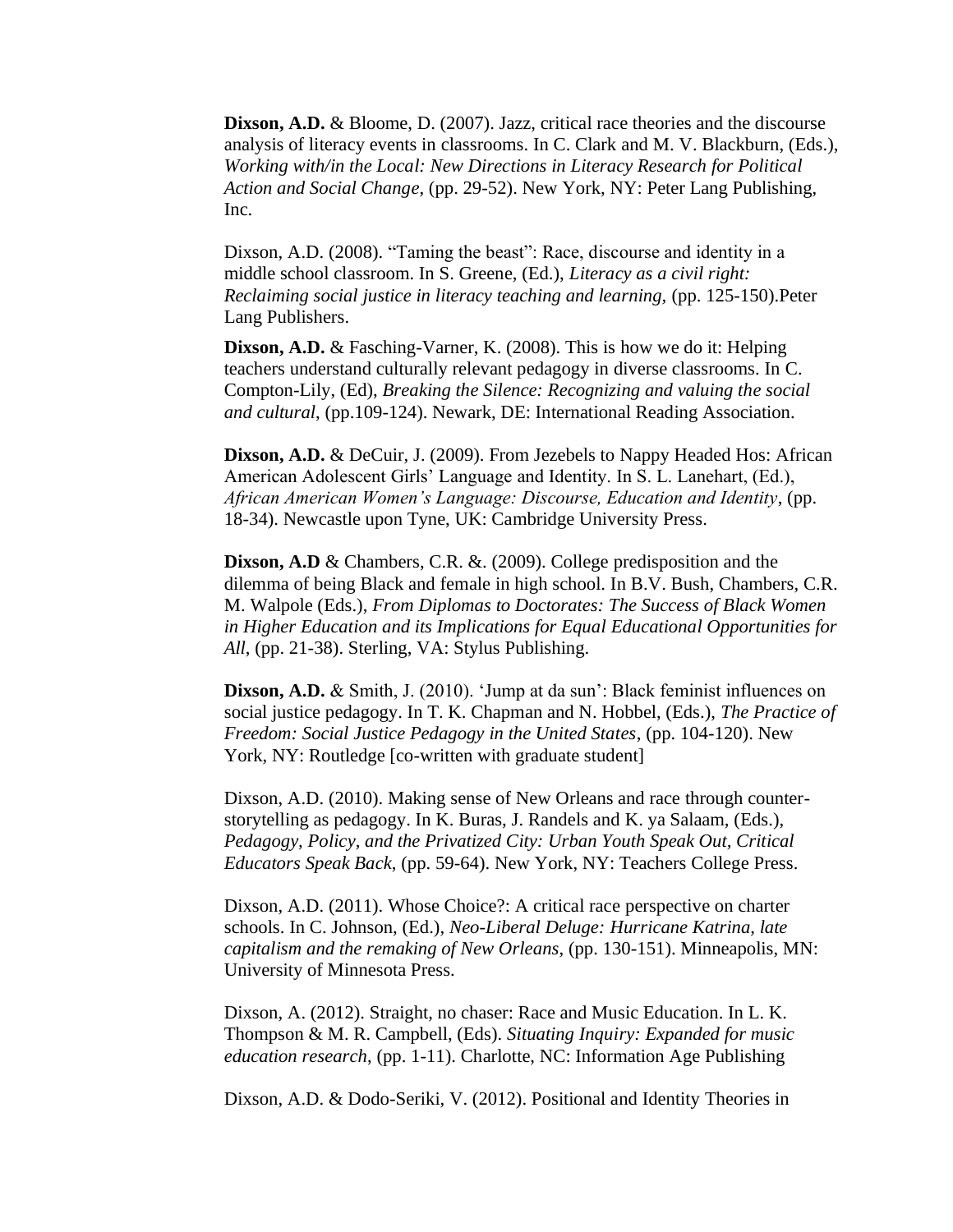Qualitative Research In A. A. Trainor & M. E. Graue, (Eds.), *Reviewing Qualitative Research in the Social Sciences*, (pp. 211-219). New York: Routledge. [co-written with doctoral advisee]

**Dixson, A.D.,** Royal, C., & Henry, K.L. (2013). School reform and school choice in Philadelphia, Chicago and New Orleans. In K. Lomotey and M. R. Milner, (Eds.), *Handbook of Urban Education*, (pp. 474-503)*.* New York, NY: Routledge.

Dixson, A.D. (2014). Invisible Woman: Black women teachers and the nexus of race, class and gender. In K. A. Johnson, A. Pitre, K.L. Johnson, (Eds.), *African American Women Educators: A Critical Examination of their Pedagogies, Educational Ideas, and Activism from the Nineteenth to the Mid-twentieth Centuries*, (pp. 195-223). Lanham, MD: Rowman & Littlefield Education.

**Dixson, AD.,** & Dodo Seriki, V. (2014). Intersectionality and pedagogy: Teachers and the quandary of race, class, and culturally relevant pedagogy. In A.D. Dixson. *Researching race in education: Policy, practice and qualitative research: Critical cultural studies series* Edited by Rodney Hopson and Edmund Hamann. (Chapter 9). Charlotte: Information Age Publishing, Inc.

Clayton, D., Peoples, L, **Dixson, A.D.** & Reynolds, R. (2015). The impact of racism on students of color. In A. N. Alvarez, C. T. H. Liang, PhD, and H. A. Neville, PhD*.,* Eds*., Contextualizing the Cost of Racism for People of Color: Theory, Research, and Practice*. Washington, DC: APA Books. [co-written with doctoral advisees]

Berry, I. & **Dixson, A.D.** (2015). What should urban school leaders know about race? In M. Khalifa, (Ed.), *Handbook of Urban Educational Leadership*. Lanham, MD: Rowman & Littlefield. [co-written with graduate student.]

Rollock, N. & **Dixson, A.D.** (2016). Critical Race Theory. The Wiley Blackwell Encyclopedia of Gender and Sexuality Studies. In Nancy Naples, Renee C. Hoogland, Maithree Wickramasinghe, Wai Ching Angela Wong, Eds. *The Wiley Blackwell Encyclopedia of Gender and Sexuality Studies*, West Sussex, UK: Wiley Blackwell.

Dixson, A.D. (2016). Derrick Bell's feminism. In Gloria J. Ladson-Billings and William F. Tate, IV, Eds., *Covenant Keeper: Derrick Bell's enduring legacy.* New York: Peter Lang.

**Dixson, A.D.,** James, A., Frieson, B. (2019). Taking it to the streets: Critical race theory, participatory research and social justice. In Jessica T. DeCuir-Gunby, Thandeka K. Chapman and Paul Schutz, Eds. *Understanding critical race research methods and methodologies*. New York: Routledge. [co-written with graduate student.]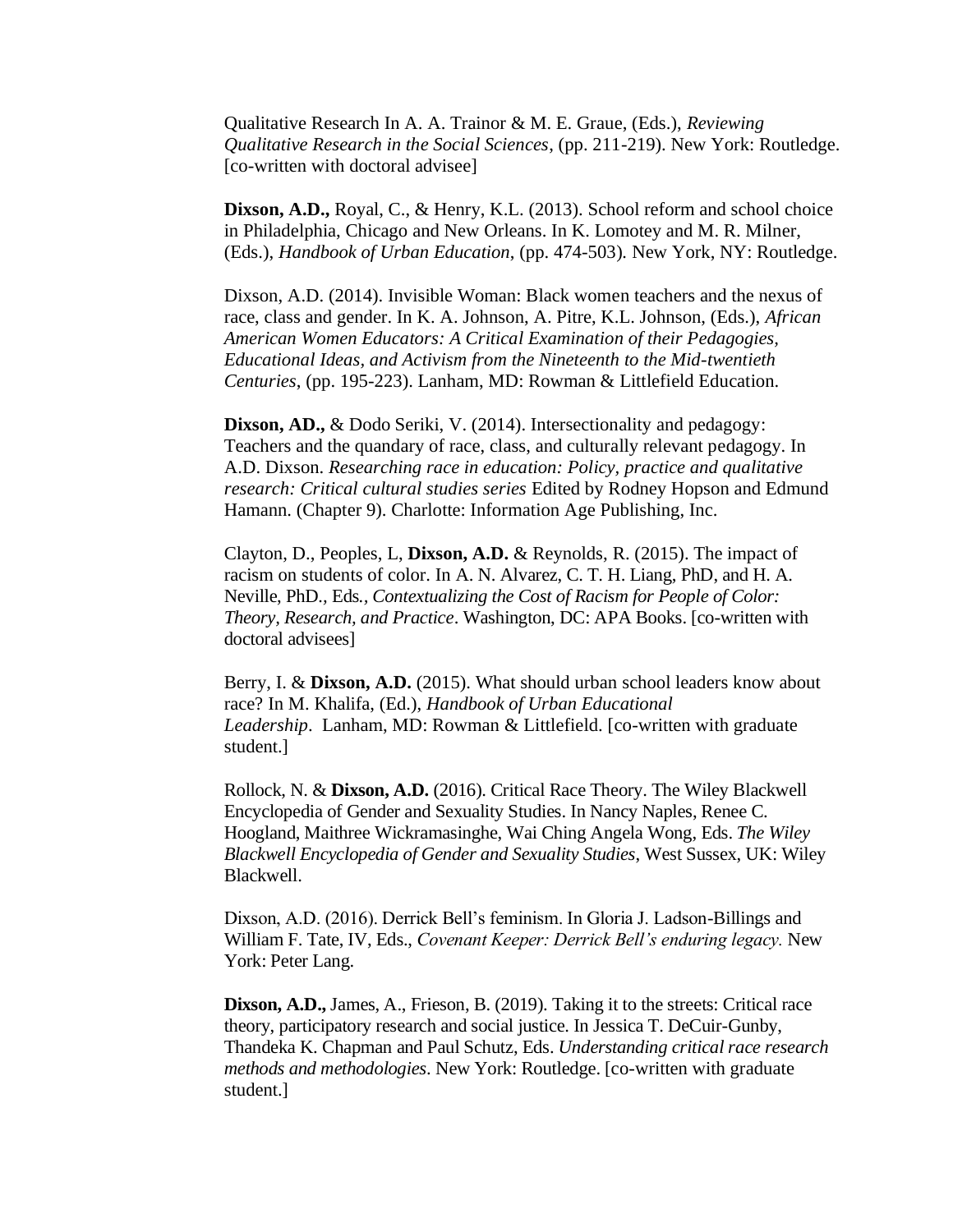**Dixson, A.D.,** C., Cardenas Gonzalez, N., & Perkins-Williams, R. (2019). Critical Perspectives on School Choice: An Examination of Race, Class, and Gender in School Choice Policies. (Second Ed). New York, NY, United States: Routledge. [co-written with graduate student.]

James-Gallaway, C., Minnett, J., **Dixson, A.D.** (In press). Scratching and Surviving": Critical Race Theory and being a "Blackademic" in the academy. In Vernon Farmer and Evelyn Wynn, Eds., *Critical race theory in the academy*. Charlotte, NC: Information Age Publishers. [co-written with graduate student.]

#### b. Journal articles

Dixson, A.D. (2003). "Let's Do This!": Black Women Teachers, Politics and Pedagogy. *Urban Education*, *3*(2), 217-235.

DeCuir, J.T. & **Dixson, A.D**. (June/July 2004). "And nothing of that had ever been mentioned:" Using Critical Race Theory as a Tool of Analysis and Desilencing in Education. *Educational Researcher*, *33*(5),26-32.

**Dixson, A.D.** & Rousseau, C.K. (2005). And we are still not saved: Critical race theory in education ten years later. *Race, Ethnicity and Education*, *8(*1).

Dixson, A.D. (2005). Extending the metaphor: Notions of jazz in portraiture. *Qualitative Inquiry, 11(1)*, 106-137.

**Dixson, A.D.** & Dingus, J.E. (2006). Personal investments, professional gains: Strategies of African American women teacher educators. *Mid-Western Educational Researche*,*19*(2), Spring 2006.

Ryan, C. R. & **Dixson, A.D.** (2006). Rethinking pedagogy to re-center race: Some reflections. *Language Arts*, *84*(2).

Gafford, C.M. & **Dixson, A.D.** (2008). Black females in high school: A statistical educational profile. *Negro Educational Review, 59(3-4),* 163- 180.

**Dixson, A.D. &** Dingus, J.E. (2007). Tyranny of the majority: Reenfranchisement of African American teacher educators teaching for democracy. *International Journal of Qualitative Studies in Education*, *20*(6), 639-654.

Hodge, S., Harrison, L., Burden, J.W. & **Dixson, A.D.** (2008). Brown in black and white-then and now. *American Behavioral Scientist*, *51(7)*, 928-952.

**Dixson, A.D.** & Dingus, J.E (2008.) In search of our mothers' gardens: Black women teachers and professional socialization. *Teachers College*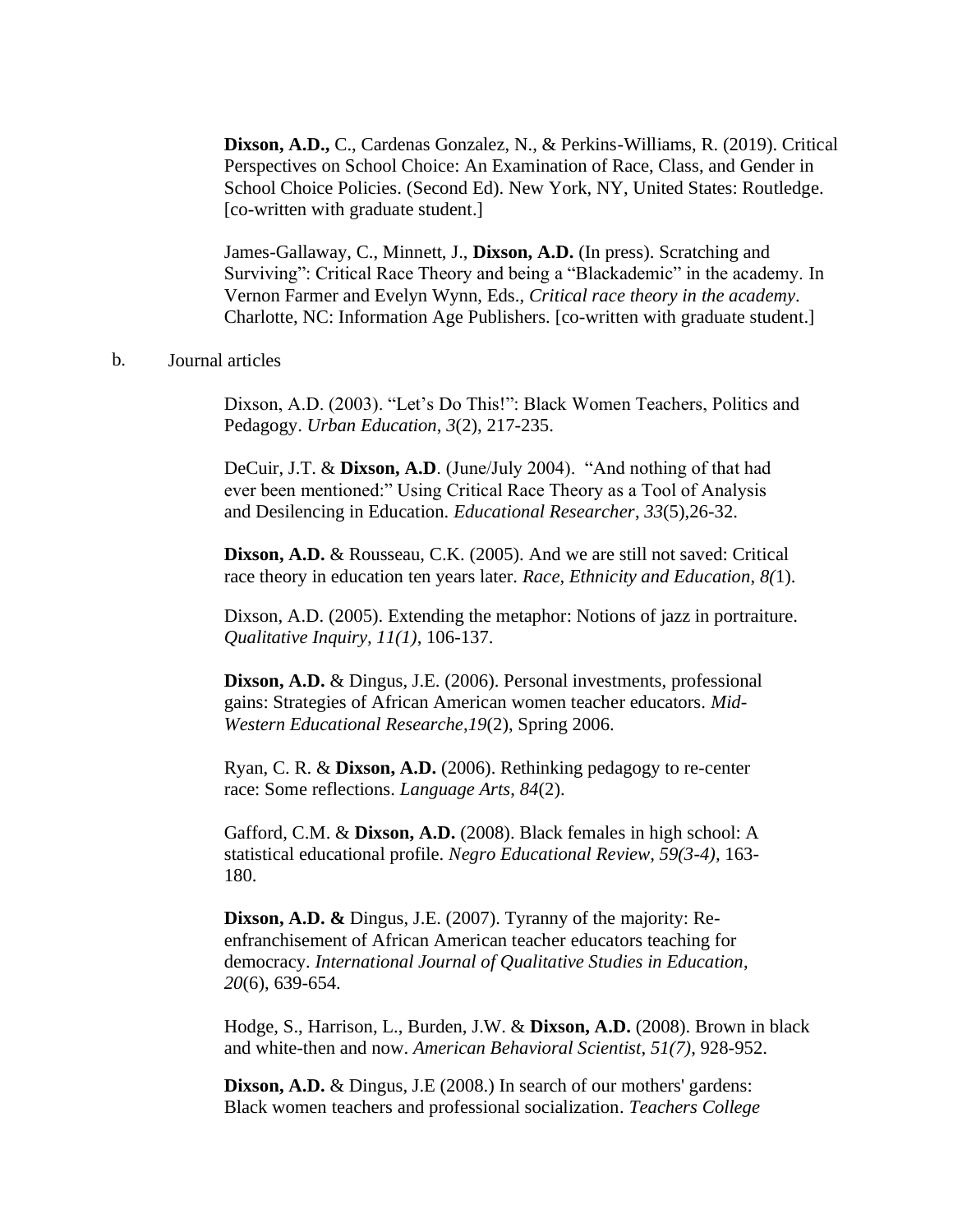*Record*, *110*(4), 805-837.

Hodge, S., Kozub, F., **Dixson, A.D.**, Moore, J.L., Kambon, K. (2008). A comparison of high school students' stereotypic beliefs about intelligence and athleticism. *Educational Foundations*, *22(1-2)*, 99-119.

Hopson, R.K. & **Dixson, A.D.** (2011). Intersections, theories and meanings of race and racism in educational ethnography. *Ethnography and Education*, 6*(1)*, 1-7.

Dixson, A.D. (2010/2011). Democracy now?: Race, education and Black selfdetermination. *Teachers College Record,112(4)*, 811-830.

Cook, D. & **Dixson, A.D.** (2012). Writing critical race theory and method: A composite counter-story on the experiences of Black teachers in New Orleans post-Katrina. *International Journal of Qualitative Studies*, *26(10)*, 1238- 1258.

Conrad, C., **Dixson, A.D.,** Green, C., Smooth, W., Revilla, A. (2014). A Discussion on Gender Equity and Women of Color" in *Frontiers: A Journal of Women Studies* 35(3), 3-14.

**Dixson, A.D.,** Buras, K. & Jeffers, E. (2015). The color of reform: Race, education reform and charter schools in post-Katrina New Orleans. *Qualitative Inquiry,21(3),*288-299.

Stovall, D. & **Dixson, A.D.** (2015). The waters stay troubled: A dialogue on race, education, researcher accountability, and Black political struggle in the aftermath of Hurricane Katrina. *Souls*, *17(3-4),* 162-174.

Anderson, C.R. & **Dixson, A.D.** (2016). Down by the riverside: A CRT perspective on education reform in two river cities. *Urban Education*, *51(4)*, 363-389.

Henry, K.L. & **Dixson, A.D.** (2016). "Locking the door before we got the keys": Racial realities of the charter school authorization process in post-Katrina New Orleans. *Educational Policy*, *30(1)*, 218-240.

Ladson-Billings, G.J., **Dixson, A.D.,** Dodo-Seriki, V. & Brown, C. (2017). A dream deferred: A 20-year retrospective on culturally relevant pedagogy. *Teachers College Record,* Special Issue.

**Dixson, A.D.** & Anderson, C.R. (2018). Where are We? Critical Race Theory in Education 20 Years Later. *Peabody Journal of Education*, *93(1)*, 121-131.

Dixson, A.D. (2018). "What's going on?": A critical race theory perspective on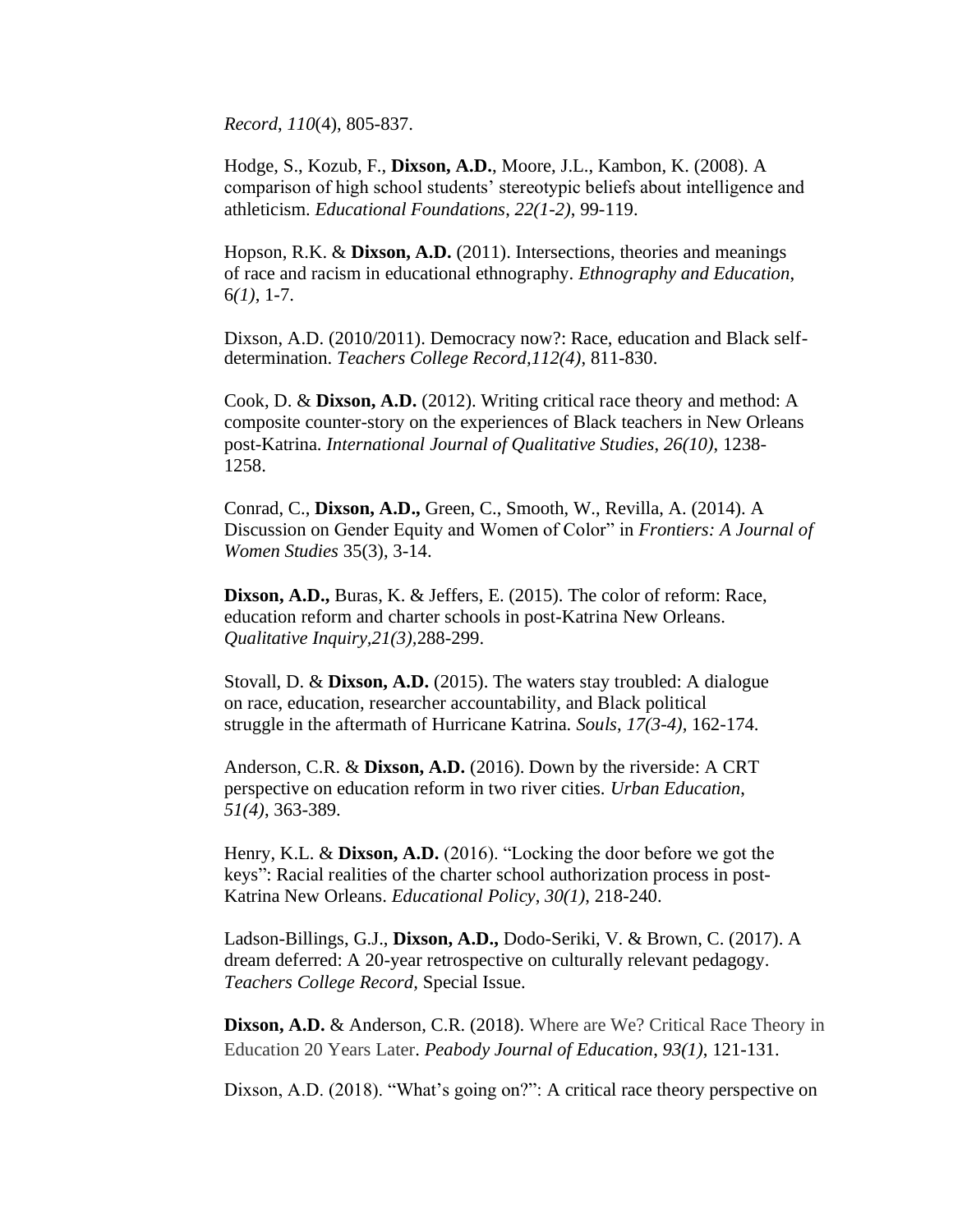Black Lives Matter and activism in education. *Urban Education, 53(2)*, 231-247.

c. Monographs, Reports and Extension Publications

+Dixson, A.D. (2015). *Review of "Ten years in New Orleans: Public school resurgence and the path ahead.* Boulder, CO: National Education Policy Center.

#### d. Book Reviews, Other Articles, and Notes

Dixson, A.D. (2000). "Black Feminism: From Theory to Activism". *Feminist Collections*, *21(3),* pp.2-4, Spring 2000 (Essay review).

Dixson, A.D. (2003) *Embracing Race: Race-conscious education policy*. *Educational Researcher*, *32(8),* pp.39-43 (Essay review).

Dixson, A.D (2003). Critical Pedagogy For All: A Review of the *Critical Pedagogy Reader*. Book review in press for *Teachers College Record* Online, October 28, 2003.

Dixson, A.D. (2005). Feminism and cross-cultural feminist issues in education. In S.J. Farenga & D. Ness (Eds.), *Encyclopedia on education and human development*, Armonk, NY: M.E. Sharpe Publishers.

Husband, T. & Dixson, A.D. (2007). Social justice and equity pedagogy. *Early childhood: An international encyclopedia*. In R.S. New & M. Cochran (Eds.). Westport, CT: Greenwood Publishing Group.

Dixson, A.D. (2008). Context-centered knowledge. In L. Givens (Ed.) *The Sage encyclopedia of qualitative research*. Thousand Oaks, CA: Sage Publications.

Dixson, A.D. (2015). Gloria Ladson-Billings. In Joy Palmer Cooper, Editor, *Encyclopedia of educational thinkers.Oxfordshire,UK*: Routledge.

Rollock, N. & Dixson, A.D. (2016). Critical race theory. In N. Naples, M., Wickramashinghe & A.W.W. Ching, (Eds). *The Wiley-Blackwell encyclopedia of gender and sexuality studies*. Oxford, UK: Blackwell Publishing, Ltd.

#### *PRESENTATIONS*

Dixson, A.D. (2002). In search of a metaphor: Black women teachers, research and voice. Paper presented at the Qualitative Interest Group Conference, Athens, GA.

Dixson, A.D. (2003). Multiple perspectives on reading and literacy. Johnston County School District. Raleigh, NC. June 23-27, 2003.

Dixson, A.D. (2003). "Because I can": African American women teachers and multicultural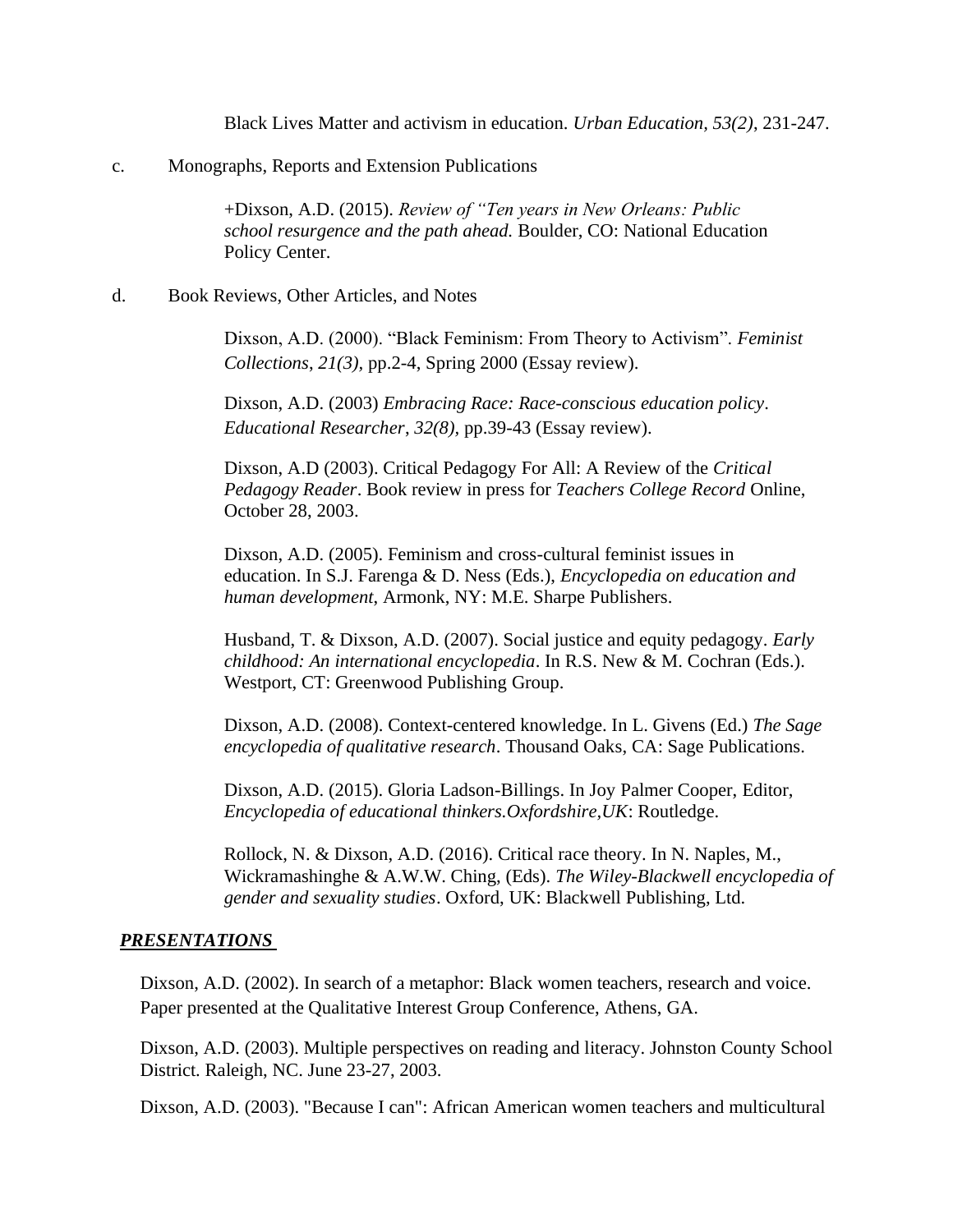education. The Learning Conference. London, England. July 15-18, 2003

Dixson, A.D. (2004) Culturally relevant pedagogy and teaching students of color. Duke University, Durham, NC. Department of Education. July 15, 2004.

Dixson, A.D. (2004). Culturally relevant pedagogy in the elementary, middle and secondary classroom. Shaw University, Raleigh, NC. March 20, 2004.

Dixson, A.D. (2005). Losing literacy: Why can't kids read? Sponsored by, OSU Hillel, OSU Education Association, Kappa Phi Kappa, MUNDO. Columbus, OH. November 29, 2005.

Dixson, A.D. (2005). "From Bourbon Street to *Brown*: Jazz, research and critical race theory." Division G, Symposium Keeping the "Theory" in Critical Race Theory: Returning to the Roots, American Educational Research Association Annual Meeting, Montreal, Canada. April 11-16, 2005.

Dixson, A.D. (2005). Culturally relevant pedagogy in the math and science classroom. Columbus Public Schools, Science Specialist Training. Columbus, OH. November 15, 2005.

Dixson, A.D. (2005). It don't mean a thing, if it ain't got that wwing: Jazz as metaphor and research methodology. 12<sup>th</sup> Annual International Conference on Learning. Granada, Spain. July 11-14, 2005.

Muhammad, C.G. & **Dixson, A.D.** (2005). Examining the baggage: First steps towards transforming habits of mind around race in higher education.  $6<sup>th</sup>$  International Conference on Transformative Learning. E. Lansing, MI. October 6-9, 2005.

Dillard, C.B. & **Dixson, A.D.** (2005). Affirming the will and the way of the ancestors: Black feminist consciousness and the search for 'good'[ness] in qualitative science. First International Qualitative Research Congress, Urbana-Champaign, IL. May 5-8, 2005.

Wallace, K. and **Dixson, A.D.** (2006). This bridge called our backs: Women of color teaching for social justice in an age of whiteness pedagogy. Paper presented at the American Educational Research Association Annual Meeting, San Francisco, CA. April 6-11, 2006.

**Dixson, A.D.** and Fasching-Varner, K.J. (2006). So enough about me, what do you think of me?: Teachers and eclipsing identity in the literacy classroom. Paper presented at the Mid-Winter Conference, National Council of Teachers of English, Chicago, IL. February 24-26, 2006.

Dixson, A.D. (2007). This woman's work: Black women and the dialogue on the African American male. Presentation given at the Transforming the Dialogue on Race Conference, Kirwan Institute on Race and Ethnicity, The Ohio State University, Columbus, OH. December 1, 2007.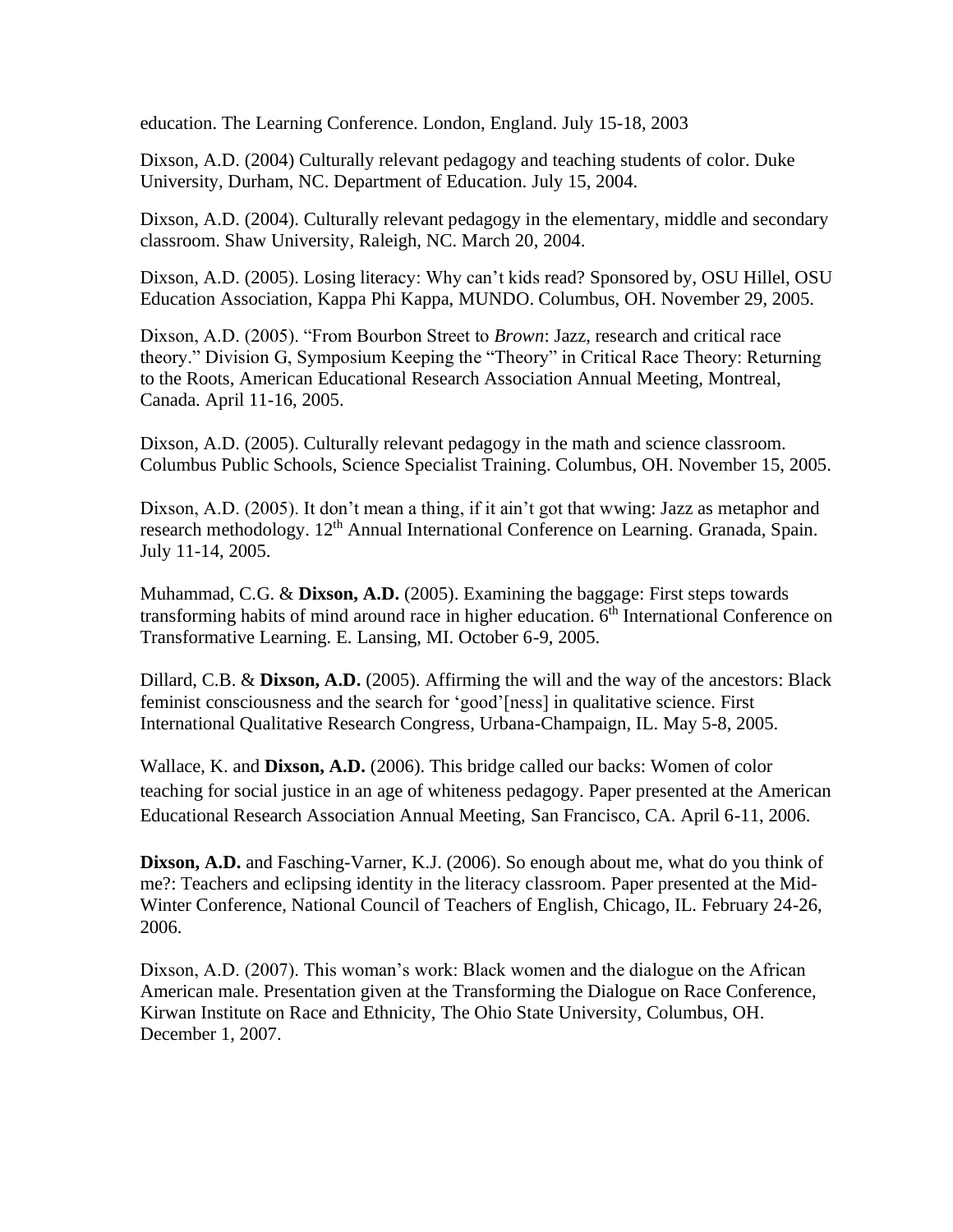Dixson, A.D. (2007). Challenging the colorblind discourse in education. Paper presented at the American Anthropological Association, Annual Convention, Washington, DC. November 30, 2007.

Dixson, A.D. (2007). Middle school or bust!: The middle school experiences of urban students. Paper presented at the Urban Ethnography Forum, Philadelphia, PA. February 23- 24, 2007 (peer-reviewed).

Dixson, A.D. (2007). Race in Brazil. Invited panelist for Kirwan Institute for Race and Ethnicity Film Festival, Columbus, OH, November 28, 2007.

Dixson, A.D. (2007). Critical race theory in education. Invited presentation given at Summer Institute, Metropolitan Center for Urban Education, New York University Steinhardt School of Culture, Education and Human Development. July 17-18, 2007, New York, New York.

Dixson, A.D. (2007). I am because we are: Black women teachers and teaching for social justice. Paper presented at the American Educational Research Association Annual Meeting, Chicago, IL. April 9-13, 2007.

Dixson, A.D. (2008). Critical race theory in education. Invited presentation given at Summer Institute, Metropolitan Center for Urban Education, New York University Steinhardt School of Culture, Education and Human Development. July 18-19, 2008, New York, NY.

Dixson, A.D. (2009, February). Yes, we did?: Educational equity in a new "post-racial" society. Invited Lecturer at the 2008-2009 Race and Education Lecture, Davidson College, Charlotte, NC.

Dixson, A.D. (2009). Whose choice?: School reform in post-Katrina New Orleans. Division G, Symposium, Chartering equity? Race, school choice, and markets in urban educational reform, American Educational Research Association Annual Meeting, San Diego, CA. April 13-17, 2009.

Dixson, A.D. (2009, October). Navigating the academy as a scholar of color*.* Invited keynote address at the National Black Graduate Student, Regional Conference, Urbana, IL.

Dixson, A.D. (2010, February). *What's race got to do with it?: Examining racialized pedagogy.* Keynote speaker at the New Teacher Project. San Jose, CA.

Dixson, A.D. (2010, March). Critical race theory and navigating the academy for graduate students of color. Invited panelist, Annual Conference, National Black Graduate Student Association. San Diego.

Dixson, A.D. (2010, March). Critical race theory in education. Invited working paper presentation at the Critical Race Theory Seminar, University of California at Los Angeles, Law School, Los Angeles, CA*.*

*Dixson, A.D. (2010, March). Critical race theory and navigating the academy for graduate*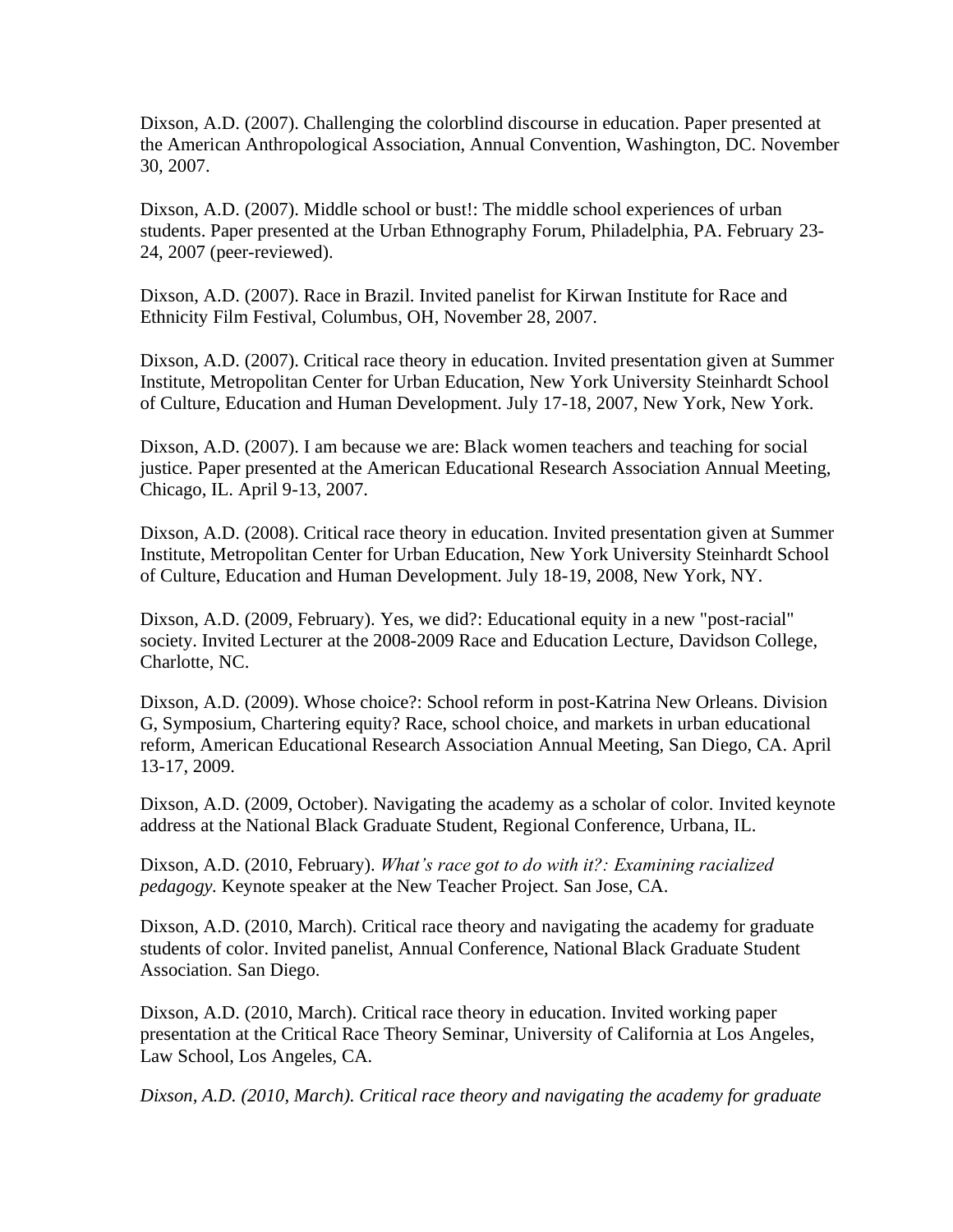*students of color.* Invited panelist at the Annual Conference of the National Black Graduate Student Association. San Diego, CA.

Dixson, A.D. (2010, May). What's race got to do with it?: Examining racialized pedagogy and its implications for working with students of color*.* Featured scholar, at the TERC 2010 Early Career Scholars Lecture Series. Boston, MA.

Dixson, A.D. (2011, December). Whose choice?: A critical race perspective on charter schools*.* Invited panelist at the Neo-Liberal public policy symposium. University of Rochester, Rochester, NY.

Dixson, A.D. (2011, April). Come let us reason together: Roles and responsibilities in educational equity. Keynote delivered to Teach For America Alumni Reception, Annual Meeting, American Educational Research Association. New Orleans, LA.

Dixson, A.D. (2011). Straight, no chaser: Race and music education. Keynote delivered to the Music Education Special Interest Group, Annual Meeting, American Educational Research Association. New Orleans, LA, April 8-12, 2011.

Dixson, A.D. (2011, March). This woman's work: Choice, race and gender in post-Katrina school reform. Featured speaker at the Women's History Month, University of Texas-San Antonio, Tx.

Dixson, A.D. (2013, November). What is culturally responsive pedagogy and why does it matter? Workshop and presentation at the Culture and power in our schools and city: Zooming In/Out Conference, New Orleans, LA.

Dixson, A.D. (2013, October). Are African-American girls "at-risk" too?: Disrupting the "boys only" discourse and the "crisis of the Black male". Invited panelist, Teach For America's African American Corps Member Summit, Atlanta, GA.

Dixson, A.D. (2013, October). Can the Common Core be culturally relevant?: Culturally relevant pedagogy in an era of content standards*.* Invited keynote at the Eastern Illinois Writing Project and The Teaching with Primary Source Project at EIU Institute Day, Charleston, IL.

Dixson, A.D. (2013, April). A balm in Gilead: Using our wisdom, work and will to build solidarity and coalition to save public education. Invited keynote at the Sources of urban educational excellence conference, Alonzo A. Crim Center for urban educational excellence, Georgia State University, Atlanta, GA.

Dixson, A.D. (2013, February). Yes, we did?: Talking about race in post-racial America. Invited keynote at the A Conversation on Race Summit, Milikin University Decatur, IL.

Dixson, A.D. (2014). Be real Black for me, or has intersectionality been co-opted?: Analyzing the experiences of Black women in the U.S. Invited keynote address, Race in the American (RITA): Intersectionality - A space for theoretical and practitioner discussion,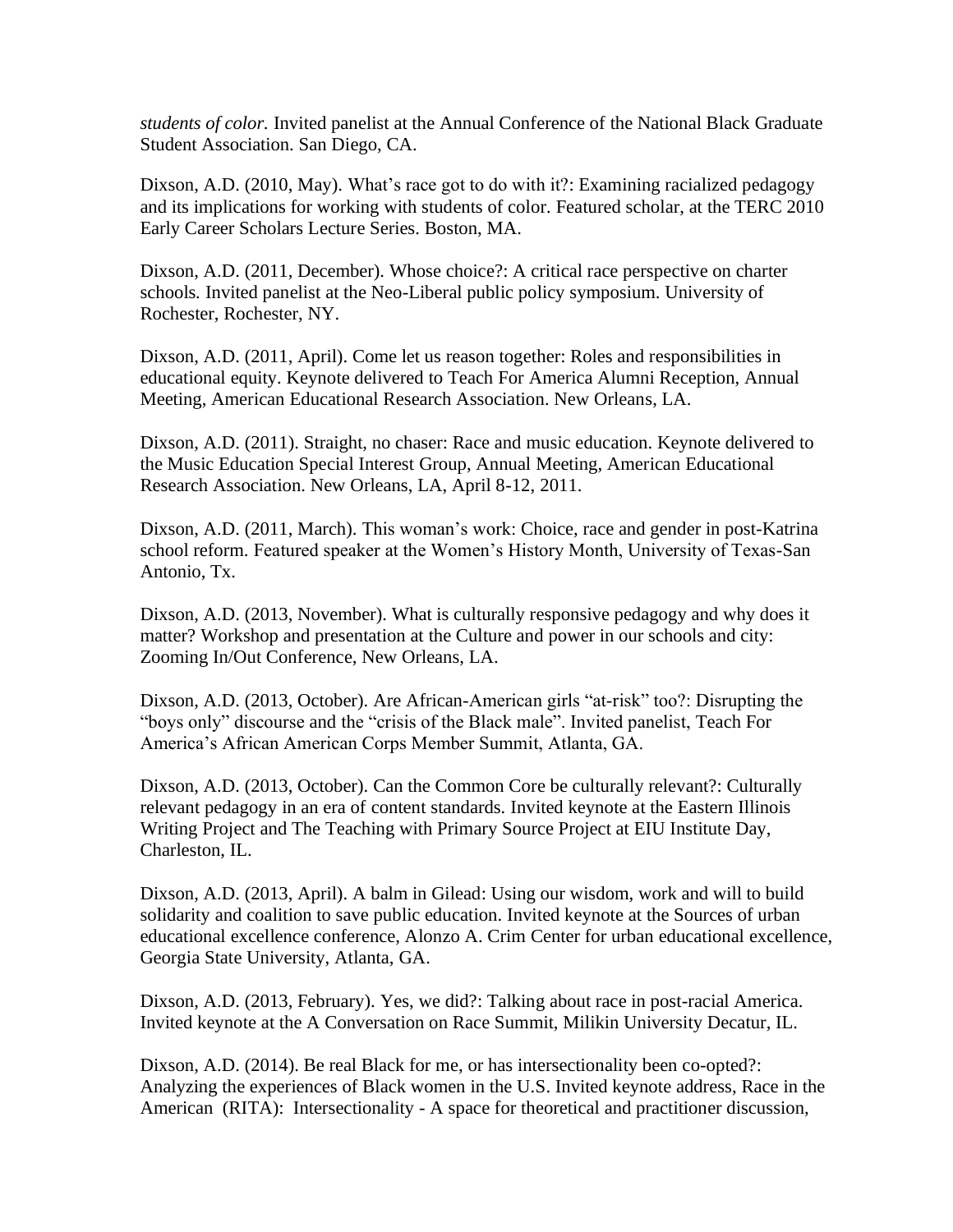University of Sussex, November 21-22, 2014.

**Dixson, A.D.**, Reynolds, R. & Rollock, N. (2014). Sisters of the yam: On race, gender, Intersectionality and Black womanhood in the U.K. and the U.S.A. Paper presented at the WERA Focal Meeting/SERA Annual Conference in Edinburgh, Scotland, November 19-21, 2014.

Dixson, A.D. (2014). Using critical race research: media, policy and practitioner perspectives. Centre for Research on Race and Education. University of Birmingham, Birmingham, UK, May 12, 2014.

**Dixson, A.D.** & Rousseau, C.K. (2015). And we are STILL not saved: 20 years of CRT and education. Paper presented at the Annual Meeting of the American Educational Research Association, Chicago, IL, April 16-20, 2015. Invited Presidential Session, And We are still not saved (Redux): Critical race theory and education 20 years later.

Dixson, A.D. (2015). Qualitative Research Design, Asa G. Hilliard and Barbara A. Sizemore Research Course on African Americans and Education, American Educational Research Association, Chicago, IL, April 16 – 20, 2015.

Dixson, A.D. (2015). Making culturally relevant pedagogy relevant. Invited Lecture, Center for Innovation in Urban Education, Loyola University, Baltimore, MD. March 12, 2015.

Dixson, A.D. (2016). Race and education in the wake of Freddie Gray and the Baltimore Uprising. Invited Lecture, Hopkins in Baltimore Series, Johns Hopkins University, School of Education, Baltimore, MD. February 29, 2016.

Dixson, A.D. (2017). The business of diversity: Neoliberalism and the commodification of diversity training for educators. Keynote address, Approaches to Inequality Conference, University of Northampton, Northampton, U.K. September 20, 2017.

## *ACADEMIC AND PROFESSIONAL SERVICE*

## *University of Illinois at Urbana-Champaign*

Member, University Senate Committee on Conduct Governance, 2019-2021 University Senate, University of Illinois, 2011-2013 EPOL Representative, Teacher Education Redesign Task Force, College of Education, 2011-2012 Chair, Senate Budget Committee, 2012-2013 Member, Division of Intercollegiate Athletics, 2012-2016 Coordinator, Education Policy and Social Outcomes Division, Department of Education Policy, Organization and Leadership, 2012-2018; 2019-2022 Co-Chair, Faculty Women of Color Conference, 2013, 2014, Member, University Committee for Gender Equity Committee, 2013-2015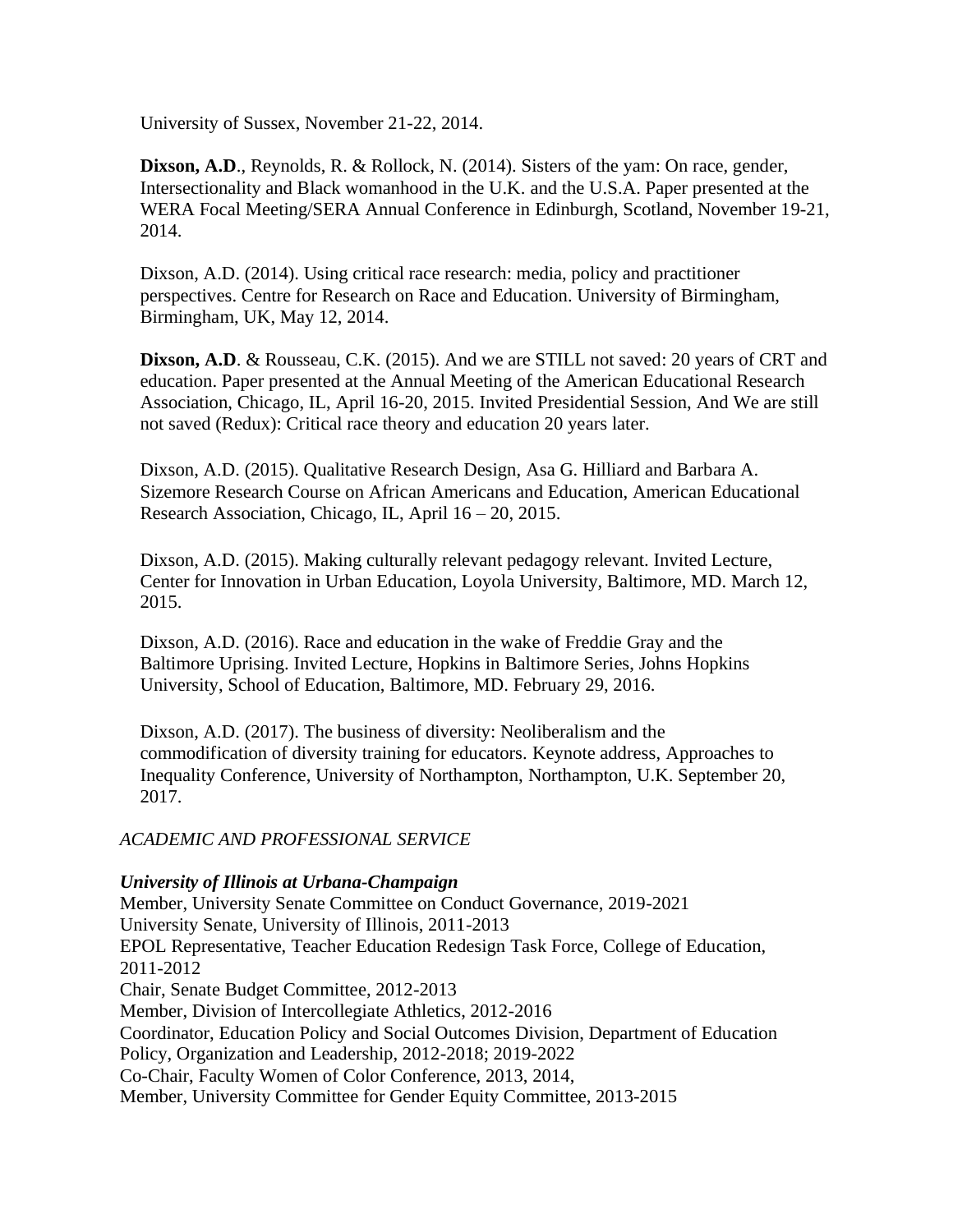Member, University Avery Brundage Scholarship Committee, 2013, 2014 Member, College Committee for Diversity and Equity, 2013-2015 Member, Department Tenure and Promotion Committee, 2013-2015 Member, Department Faculty Advisory Committee, 2013-2014 Member, University Primary Laboratory School Task Force, College of Education, 2012- Present Faculty Advisory Committee, Minor in Leadership Studies, Agricultural Leadership, Education, and Communications, College of Agriculture, Consumer and Environmental Sciences, 2014- 2015 Faculty Advisory Committee, Department of Education Policy, Organization and Leadership, 2019-2022

#### *The Ohio State University*

Committee 1B: Enhanced Math & Science Content and Urban Pedagogy, Teacher Quality Enhancement Partnership, The Ohio State University, 2004-2009. Member, Committee on Curriculum and Instruction, College of Arts and Sciences, The Ohio State University, College of Education representative, 2004-06. Council on Research and Graduate Studies, The Ohio State University, 2005-2007. College Council, College of Education, The Ohio State University, 2007-2009. Faculty Senate, The Ohio State University, 2008-2011

*Editorial Review and National Service American Educational Research Association* Secretary, Program Chair and member, Committee for Scholars and Advocates of Gender Equity, 2005-2008 Section Co-Chair, Division K, Section 5: Research on teachers, 2008 Committee on Anthropology and Education, Co-Chair, Section 7: Black Education, 2008-2010 Co-Program Chair, Division G, Social Context of Education, 2009 Section Co-Chair, Division K, Section 6: Research on multicultural education, 2010 Secretary, Division G, 2010-2013 Politics of Education SIG, 2013-2016 Member, Standing Committee on Communications and Outreach, 2012-2013 Chair, Ella Baker/Septima Clark Award Committee, Division B, 2013-2014 *American Anthropological Association*

*Critical Race Studies in Education Association* President-Elect and Program Chair, 2010-2011

*National Council of Teachers of English (NCTE)* Chair, NCTEAR, Assembly for Research Mid-Winter Conference, 2015, New Orleans, LA. Associate Chair, NCTEAR, Assembly for Research Mid-Winter Conference, 2014, Elmhurst, IL. Standing Committee on Research, 2008-2011 Mentor, Cultivating New Voices program for early career scholars of color, 2008-2010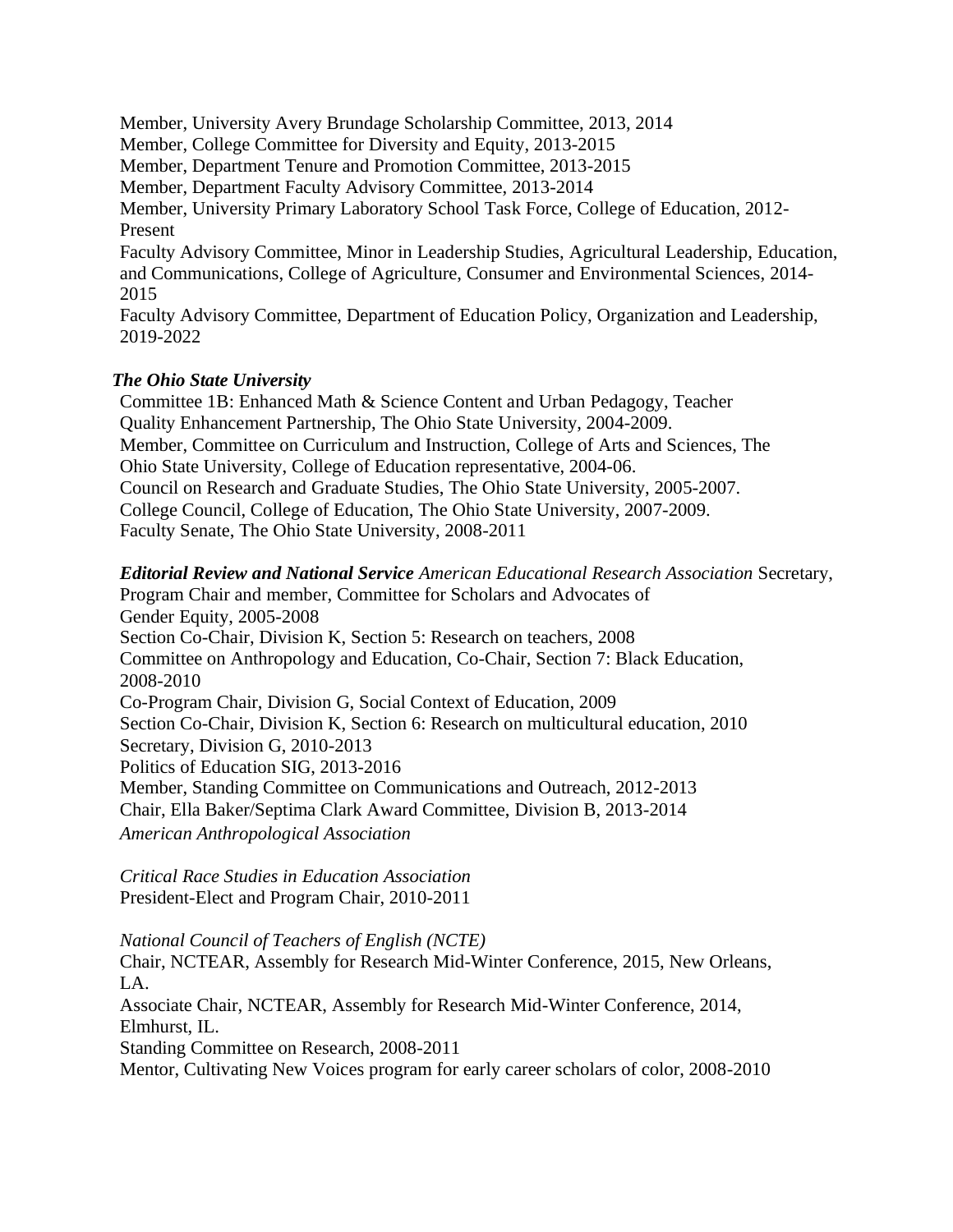*Other Organizations* Editorial Board, *Urban Education*, March 2016-Present Editorial Board, *Whiteness and Education*, 2015-Present Editorial Board, *Race, Ethnicity and Education*, 2015-Present Advisory Board, Women's Web Work: The (K)new WWW, 2014-Present Editorial Board, *Women, Gender and Families of Color Journal,* 2014-Present Editorial Board, *Race, Ethnicity and Education,* 2013-Present Editorial Board, *American Education Research Journal, Social and Institutional Analysis*, 2011-2019 Editorial Board, *National Education Policy Center*, 2011-Present Editorial Board, *Teachers College Record*, 2007-Present. Editorial Board, *The Encyclopedia of African American Education*, SAGE Publishing, February 2006-2009 Editorial Board, *Research in Middle Level Education Online*, 2006-Present

*Advising with Graduate Students*

## **University of Illinois**

*Masters Students* Phillip Casellas, graduated, December 2013

Jacqueline Rodriguez, August 2016

#### **Masters Thesis Committee**

Chanee Anderson, Defended, April 2012 Cecilia Marizu, Defended, May 2012

## *PhD Students*

Nancy Cardenas, PhD Candidate 2019 Dominique Clayton, Graduated 2018 Marisol Jimenez Jari Minnett Marielisabet Perez , PhD Candidate 2018 Dante Studamire Ashley Walls, \*deceased, June 24, 2014

## *Director of Research*

Chanee Anderson, May 2016 Cecilia Suarez, Defended, April 2014 April Warren-Grice, Defended, May 2014

#### *Dissertation committees*

Mykah Jackson, PhD candidate Arcasia James-Gallaway Chaddrick Gallaway Molly Galloway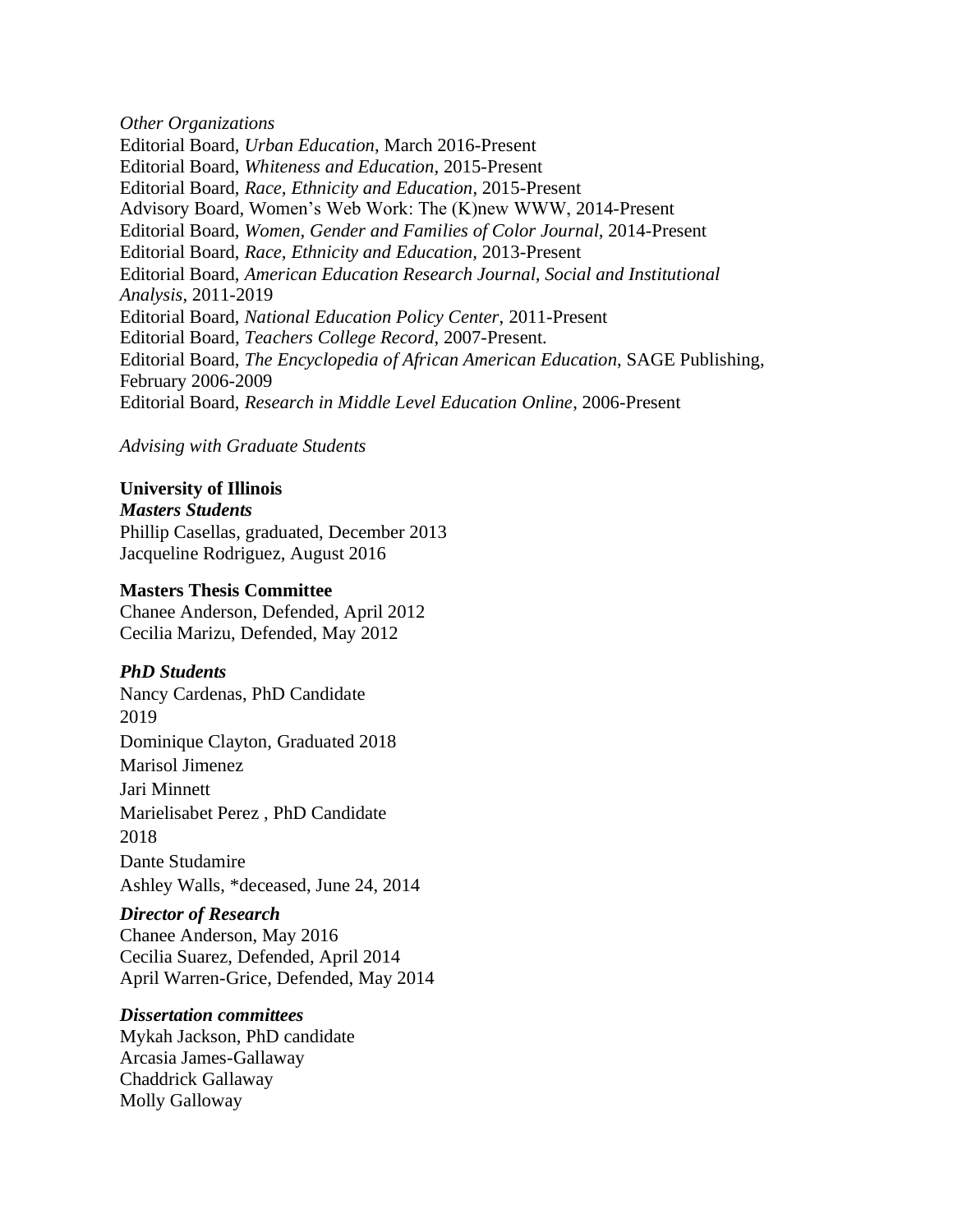Tanisha King, Defended 2019 David Requa, Defended 2017 Tiffany Gholson, Defended May 2015 Carey Hawkins-Ash, Defended, September 2014 Ivory Berry, Defended, April 2014 Dominique Hill, Defended May 2014

## **The Ohio State University**

## *Masters Students*

NamSoon Joe, MA, graduated, June 2005 Kristin Lindquist, defended thesis, May 19, 2009 Sarah Stalter, graduated, June 2007 Lynn Sweeney, in progress Jillian Wood, MA, graduated June 2006

## *Thesis committees*

Crystal Radford, School of Educational Policy and Leadership, Defended May 2011

## *PhD Students*

## **Defended**

Cory Brown, Defended, June 12, 2012 Vanessa Cross, defended, March 18, 2011 Kenneth Fasching-Varner, defended, October 5, 2009

## **General Examination Committees**

Joni Boyd, College of the Arts, Art Education, January 6, 2010 Daniel Newhart, School of Policy and Leadership, February 22, 2010 Michael Norris, School of Physical Education and Adaptive Services, Adaptive Physical Education, January 12, 2011 Jamila D. Smith, School of Teaching and Learning, October 2009 Candace Hackney, School of Physical Education and Adaptive Services, School Psychology, November 7, 2008 Misato Yamaguchi, School of Teaching and Learning, Social Studies and Global Education, October 31, 2008 Nicole Williams, School Educational Policy and Leadership, Cultural Studies in Education, October 8, 2008 Brad Maguth, School of Teaching and Learning, Social Studies and Global Education, October 1, 2008 Frankie Collins, School of Physical Education and Adaptive Services, Adaptive Physical Education, October 29, 2007 Davida Haywood, School of Educational Policy and Leadership, Higher Education Administration, May 2007 Julio Olivo, School of Physical Education and Adaptive Services, School Psychology, February 2007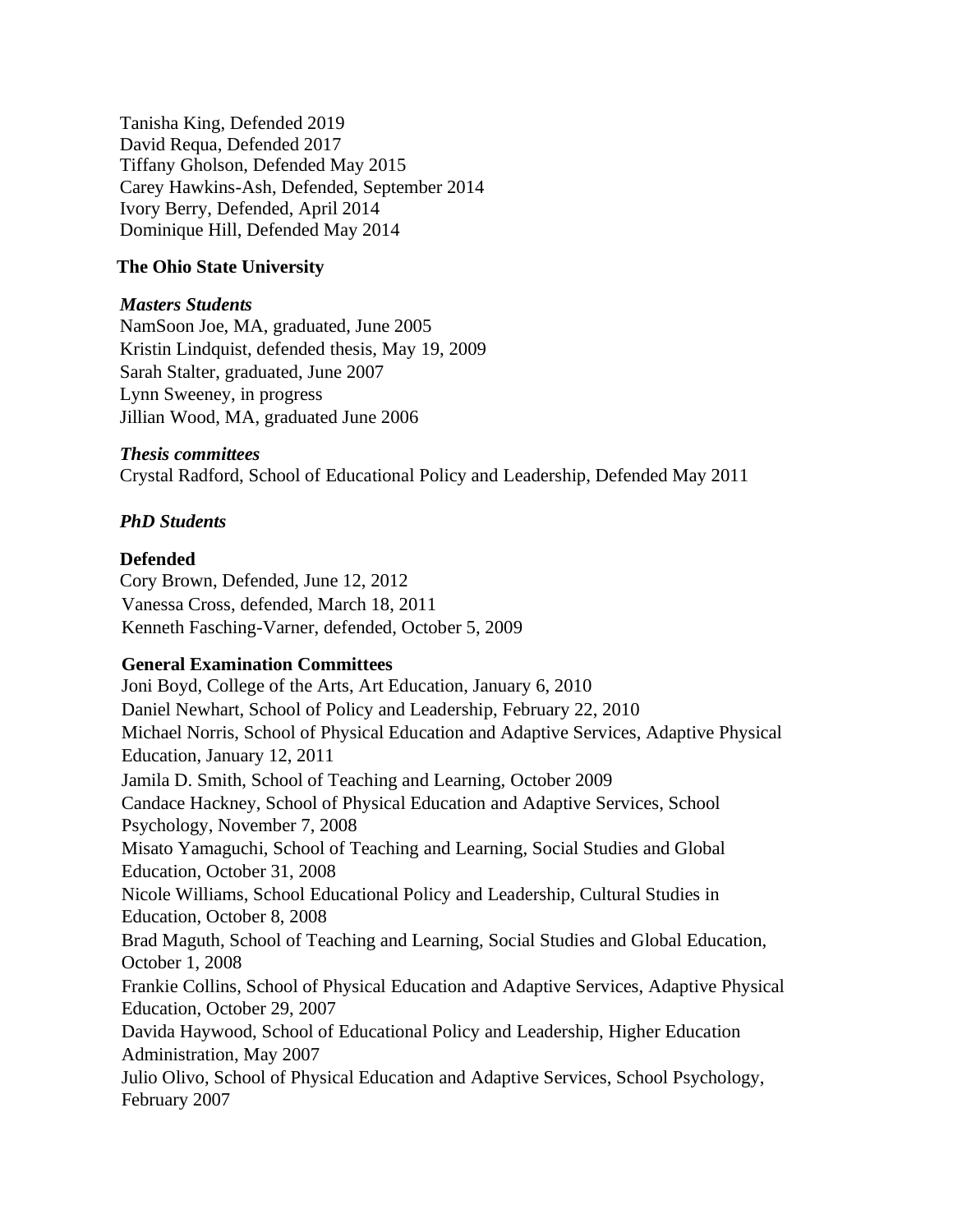Julie Nelson, School of Physical Education and Adaptive Services, Counselor Education, September 2006

Rhonda Knight, School of Teaching and Learning, Social Studies and Global Education, May 2006

Detra Price-Dennis, School of Teaching and Learning, Adolescent Literacy, March 2006 Mandy Smith, School of Teaching and Learning, Adolescent Literacy, April 2006 Tiffany Jenkins, School of Physical Education and Adaptive Services, School Psychology, October 2005

Lucila Rudge, School of Teaching and Learning, Drama Education, April 2005

# **Dissertation Committees**

Jamila D. Smith, School of Teaching and Learning, Adolescent Literacy, Defended May 2012 Misato Yamaguchi, School of Teaching and Learning, Social Studies and Global Education, Defended June 2011 Frankie Collins, School of Physical Education and Adaptive Services, Adaptive Physical Education, Defended June 2011 Joni Boyd, College of the Arts, Art Education, April 28, 2011 Julio Olivo, School of Physical Education and Assistive Services, School Psychology, Defended, July 2010 Nicole Williams, School Educational Policy and Leadership, Cultural Studies in Education, Defended, July 2010 Davida Haywood, School of Educational Policy and Leadership, Higher Education Administration, Defended, April 2009 Sarah Kozel, School of Educational Policy and Leadership, Educational Psychology, Defended, June 11, 2009 Detra Price-Dennis, School of Teaching and Learning, Adolescent Literacy, Defended, June 18, 2009 Julie Nelson, School of Physical Education and Assistive Services, Counselor Education, defended, April 2008. Roger Sasnett, School of Physical Education and Assistive Services, School Psychology, defended, May 2008 Alexander Vigo, School of Physical Education and Assistive Services, Adaptive Physical Education, defended, August 2008 Tiffany Jenkins, School of Physical Education and Assistive Services, School Psychology, defended, May 2007 Beatriz Alvarado, School of Teaching and Learning, Social Studies and Global Education, defended, April 2006

# **Courses Taught**

# *University of Illinois (Fall 2011-Present)*

EPS 422/Soc 426: Race, Education Policy and Sociology (Redesigned and taught, Fall 2018)

EPS 423: Politics of Education (Spring 2012, Summer 2012 [online], Spring 2017)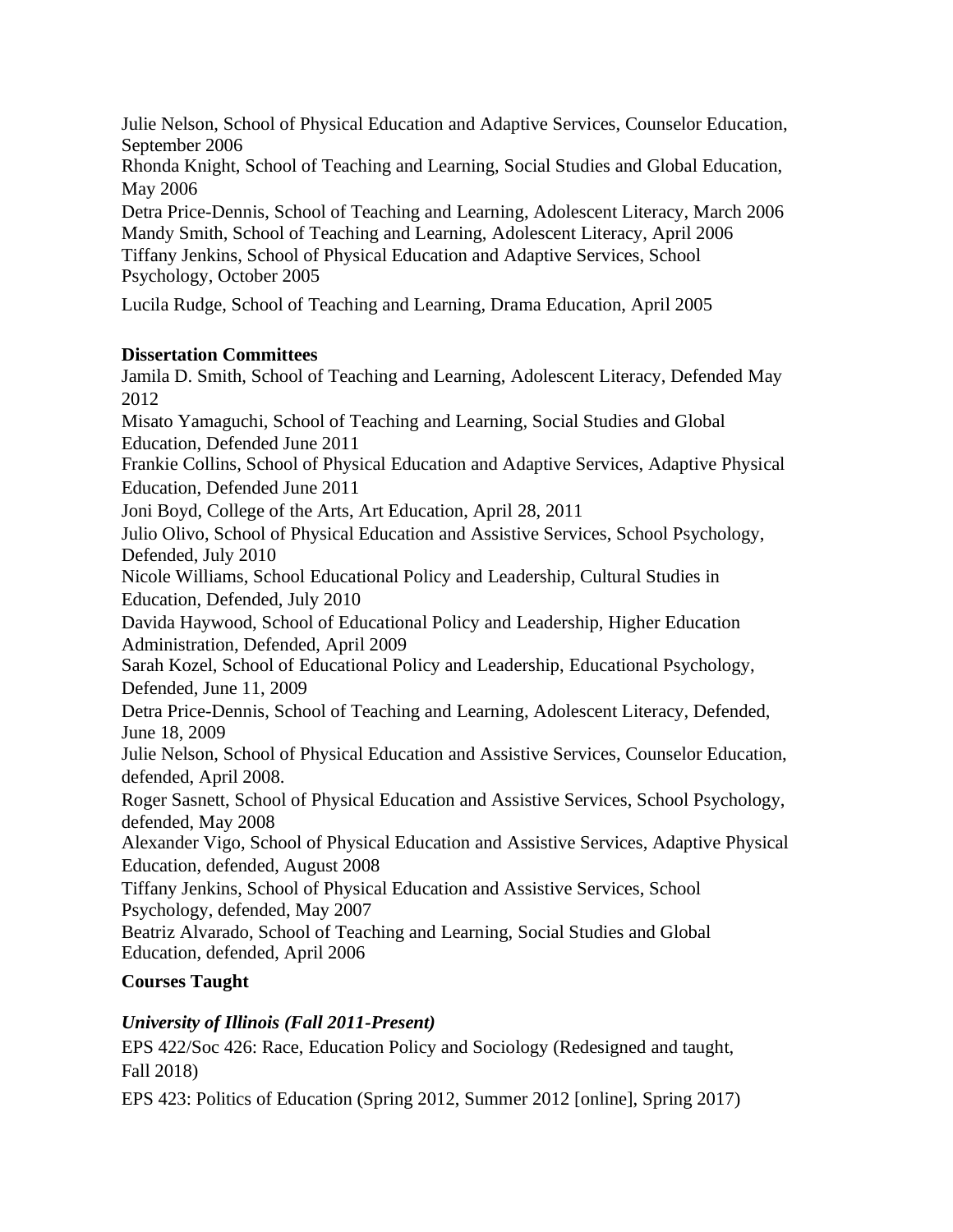EPS 500: First year Doctoral Seminar (Redesigned and Taught, Fall 2013)

EPS 531: Critical Race Theory and Education (Fall 2011, Spring 2013, Fall 2013, Fall 2014, Fall 2016-present)

EPS 536: Race, Gender and Sexuality (Redesigned and taught [online], Spring 2013, Fall 2014 and Fall 2016)

EPS 590: Critical Race Theory and Education Research (Developed and Taught, Spring 2012, Spring 2013, Spring 2015, Spring 2017)

C&I 590: Diverse and Global Perspectives on Education (Developed and Taught, Summer 2013[online], Fall 2014 [online])

# *The Ohio State University (Autumn 2004-Spring 2011)*

A&S 338: Urban Educators, Professional Pathways Seminar,

Sophomore Seminar, College of Arts & Sciences (developed and taught, Autumn 2006, 2007)

A&S 138: Urban Education in Freshman Seminar, College of Arts and

Sciences (developed and taught, Autumn 2005, Winter 2007, 2008, Autumn 2009, Winter 2011)

EDT&L 559: Urban Teaching and Learning (developed and taught, Winter 2010, 2011) ED T&L 601.20: Foundations of Middle Childhood Education (revised and taught Summer 2007)

ED T&L 603.20: Interdisciplinary Teaching for Middle Childhood (revised and taught Winter 2007, Autumn 2007)

ED T& L 815: Teachers And Teaching: The Changing Context In Equity, Diversity & Exceptionality (revised and taught, Autumn 2004, Winter 2005, Autumn 2005, Autumn 2006, Winter 2008)

ED T&L 818: Foundations of Elementary Education (Summer 2006)

ED T&L 830: Multicultural Influences (revised and taught, Winter 2006, 2007, 2008, 2009)

ED T&L 849: Culturally Relevant Pedagogy (developed and taught, Spring 2007, 2009, Winter 2011)

ED T&L 941: Black Feminist Pedagogies (developed and taught, Spring 2011)

ED T&L 943: Critical Race Theory in Education, Doctoral Seminar (developed and taught, Winter 2006, Spring 2008, Autumn 2010)

ED T&L 976: Multiculturalism, Diversity, Educational Equity, and Global Interconnectedness in Teaching and Learning (developed and taught, Autumn 2007, Spring 2009)

# *Breadloaf School of English (Summer 2008-2009)*

Writing Race, Culture and Identity (developed and taught, Summer 2008, 2009) Urban Popular Culture and the Teaching of Writing (developed and taught, Summer 2008, 2009)

# *North Carolina State University (August 2002-2004)*

ECI 205: Teaching in the Humanities and Social Sciences (Spring 2004)

ECI 464: Student Teaching in the Social Studies (Spring 2003)